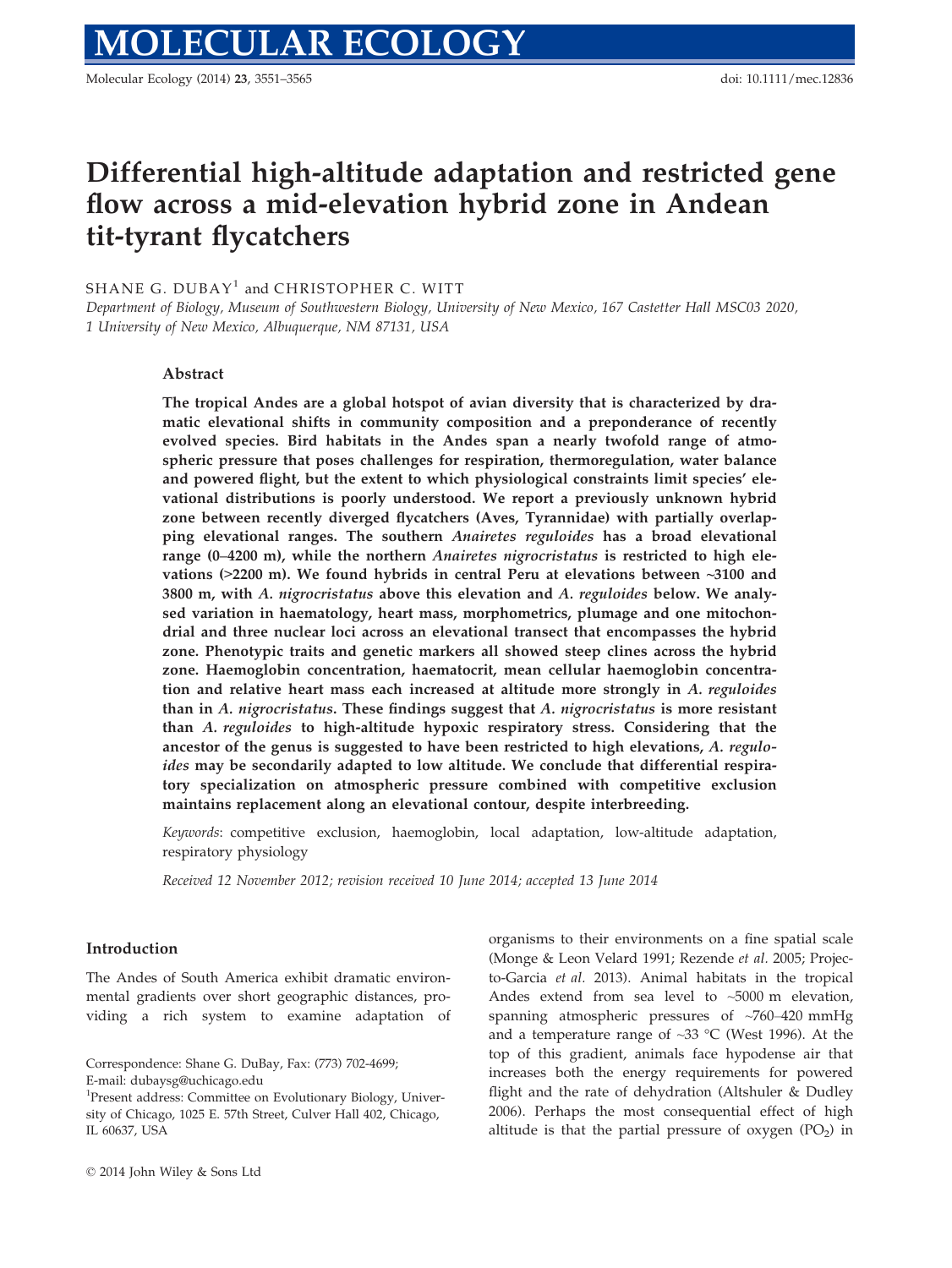dry inspired air is reduced in proportion to the reduction in atmospheric pressure, with an additional diluting effect of water vapour that becomes more severe at altitude. At 3800 m elevation, above which reside at least 200 species of Andean birds (Parker et al. 1996),  $PO<sub>2</sub>$  in humidified air at the body temperature of a typical bird (40 °C) is reduced by 38.7% relative to sea level [calculated using model atmosphere equation of West (1996)]. Reductions on this scale cause arterial oxygen saturation to plummet, reducing the efficiency of  $O<sub>2</sub>$ uptake and transport (Mathieu-Costello 1990; Monge & Leon Velard 1991). Animals undergo dramatic compensatory changes in ventilation, perfusion and blood composition in response to acute high-altitude hypoxia exposure, and it is now clear that these respiratory responses extend to genetically based evolutionary adaptations in protein chemistry (Weber 2007; Storz et al. 2009; McCracken et al. 2010; Projecto-Garcia et al. 2013), morphology (Kiyamu et al. 2012) and gene regulation (Simonson et al. 2010; Cheviron et al. 2012).

A key question in the study of montane faunas is whether differential adaptation to altitude could play an important role in the origins or maintenance of species diversity. Strong diversifying selection along environmental gradients can promote intrapopulation divergence by favouring alleles that benefit individual fitness under local conditions, irrespective of their fitness consequences at other points along the gradient (Williams 1966; Kawecki & Ebert 2004). Gene flow along the gradient counters the effects of selection by homogenizing phenotypic and genetic variability. The selection-gene flow balance favours local adaptation when strong selection is coupled with low rates of migration (Kawecki & Ebert 2004; Cheviron & Brumfield 2009). Local adaptation plays a critical role in maintaining intraspecific variation (Felsenstein 1976; Hedrick et al. 1976; Hedrick 1986; Schneider et al. 1999), and it may be an important initial step towards speciation (Schluter 2001; Turelli et al. 2001; Via 2001). A further possibility is that differential local adaptation facilitates diversification at later stages of the speciation processes when reproductively compatible taxa come into contact and potentially interbreed along environmental gradients.

The classic model for speciation in Andean vertebrates is by geographic isolation along the latitudinal axis of the mountain chain (Graves 1985; Patton and Smith 1992; Krabbe & Schulenberg 1997; Graham et al. 2004; Cuervo et al. 2005; Gutiérrez-Pinto et al. 2012). Subsequent range expansion of latitudinal allotaxa often leads to secondary contact and parapatric elevational replacement (Dingle et al. 2006; Cadena 2007). Elevational replacement of closely related taxa is well documented in mountain regions throughout the world, but

little is known about the mechanisms that promote and maintain this pattern (Terborgh 1971; Terborgh & Weske 1975; Graham 1983; Highton 1995, Sasaki et al. 2005; Poynton et al. 2007; Jankowski et al. 2013). Direct or diffuse competition has been shown to be the proximate cause of the upper or lower elevational distribution boundaries in many species of birds and other vertebrates (e.g. Diamond 1970; Jaeger 1971; Diamond 1973; Terborgh & Weske 1975; Mayr & Diamond 1976; Cadena & Loiselle 2007; Jankowski et al. 2010; Gifford and Kozak 2012). Hence, elevational replacement is a potential consequence of competitive exclusion due to differential performance of competing species in adjacent elevational zones (Terborgh 1971), although the mechanisms underlying differential competitive abilities remain uncertain and understudied. Physiological constraints related to atmospheric pressure or temperature comprise one potential mechanism, and these may be sufficient to promote elevational parapatry even if competition is weak or absent (Gifford and Kozak 2012).

In this study, we examine a case of elevational replacement in bird taxa that are sufficiently closely related as to have been considered conspecific in some classifications (Meyer De Schauensee 1970). Anairetes reguloides (Pied-crested Tit-tyrant) inhabits the dry, west slope of the Peruvian Andes from sea level to ~4200 m (ornisnet.org specimen data). The larger, montanerestricted taxon, Anairetes nigrocristatus (Black-crested Tit-tyrant), inhabits elevations from 2200 to 4200 m (ornisnet.org specimen data). The two species are aridtolerant generalists that are nearly endemic to Peru. They have no apparent differences in habitat preference, inhabiting arid montane scrub, riparian thickets, Polylepis woodland and hedgerows (Parker et al. 1996; Schulenberg et al. 2007). Diversification within the clade appears to have occurred by allopatric isolation along the latitudinal axis of the Andean ridge, with A. reguloides in the south and A. nigrocristatus in the north (DuBay & Witt 2012). Subsequent range expansion led to latitudinal overlap of the two taxa in central Peru, with A. reguloides apparently restricted to lower elevations only where it overlaps A. nigrocristatus (Schulenberg et al. 2007).

In animals that are not adapted to high-elevation, high-altitude hypoxia triggers a systemic physiological shift that includes an increase in blood-oxygen-carrying capacity to compensate for reduced arterial oxygen saturation (Storz et al. 2010). This hypoxia response includes increased red blood cell production (erythropoiesis), leading to a higher ratio of red blood cells to total blood volume (haematocrit), which has the dual effect of increasing blood-oxygen-carrying capacity and causing potentially harmful increases in blood viscosity (polycythaemia; Winslow & Monge 1987). Another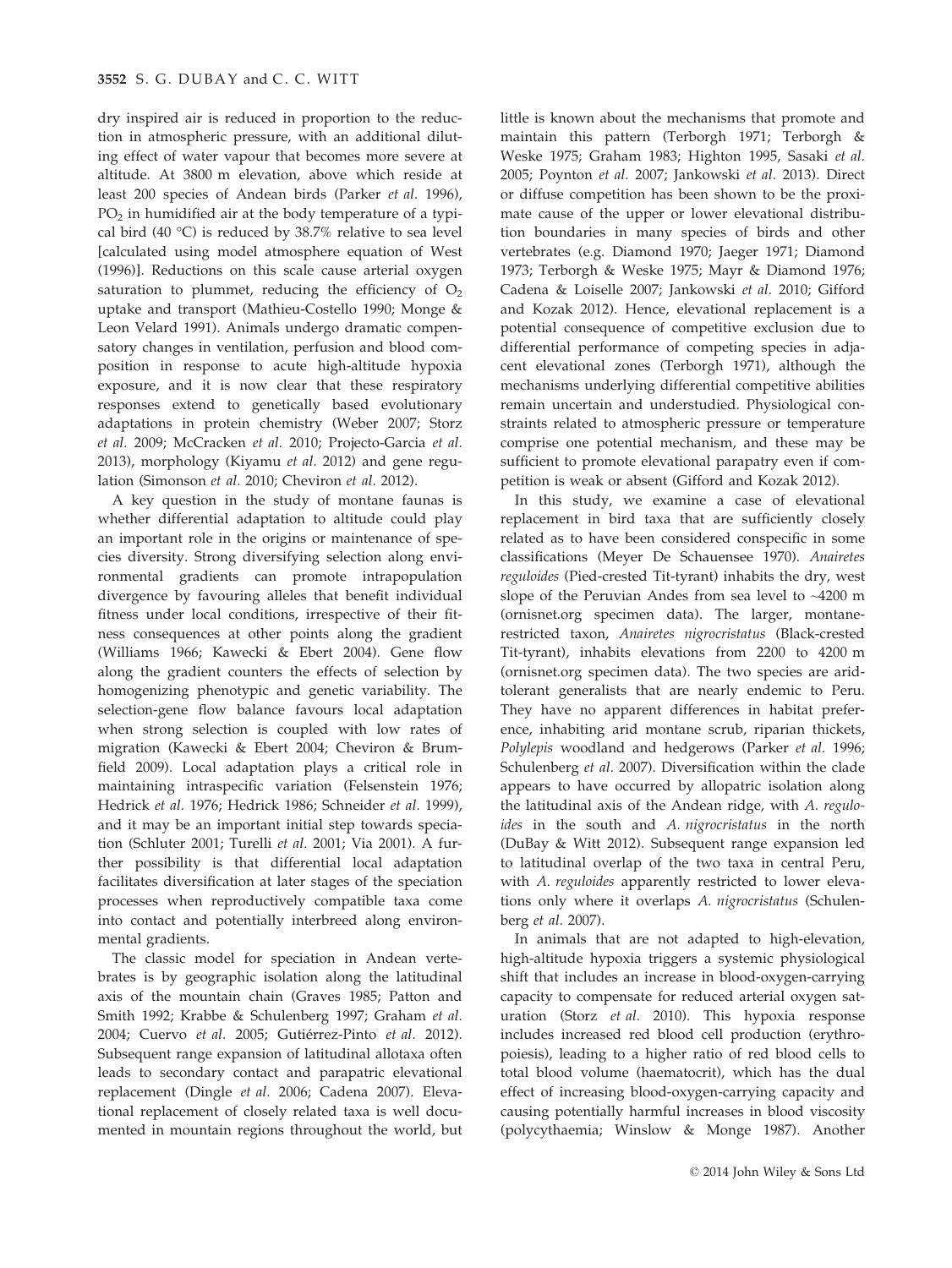aspect of the hypoxia response in nonadapted animals is the narrowing of pulmonary blood vessels (pulmonary vasoconstriction), which improves oxygen uptake but causes the right ventricle of the heart to work harder (Naeije & Dedobbeleer 2013), potentially leading to an increase in the relative size of the heart (Corno et al. 2004; Hoit et al. 2012). Lack of a haematological or pulmonary vasoconstrictive response in a mammal or bird at high elevation suggests 'cryptic' biochemical adaptation to high-altitude hypoxia (Storz et al. 2010). 'Cryptic' adaptation refers to the situation in which the phenotype of a population that is subject to stress evolves to resemble that of an unstressed population through modifications in underlying molecular architecture (Storz et al. 2010; Beall 2011). Consistent with the 'cryptic' adaptation hypothesis, the suppression of the erythropoietic response to hypoxia was recently found to be a key component of genetic adaptation to high altitude in Andean humans (Zhou et al. 2013). Thus, in high-altitude-adapted species, the physical characteristics of the blood and heart are expected to resemble those of native lowland species at sea level (Monge & Leon Velard 1991; Storz et al. 2010).

To the extent that differential haematological responses to altitude are found in A. reguloides/nigrocristatus, it would suggest a role for differential biochemical adaptation in promoting and maintaining the elevational replacement pattern. Direct comparison of the relationships between altitude and physiological characteristics is uniquely possible in these taxa because the lower altitude species, A. reguloides, extends its range to ~4200 m elevation in areas where A. nigrocristatus is absent. We predict that A. nigrocristatus will exhibit muted haematological and cardiac responses to high-altitude hypoxia because its restriction to upper montane zones may have facilitated genetic adaptation to low  $PO<sub>2</sub>$ . On the other hand, A. reguloides is distributed contiguously across a >4000 m elevational gradient, potentially facilitating gene flow and inhibiting the spread of locally optimal alleles. We predict that A. reguloides will exhibit marked haematological and cardiac responses to high-altitude hypoxia because the homogenizing effect of gene flow with lowland conspecifics hinders local adaptation (see Feder et al. 2012). Alternatively, the physiological characteristics of high-elevation A. reguloides may resemble that of A. nigrocristatus if selection for high-altitude alleles in A. reguloides is sufficiently strong to overcome the homogenizing effects of gene flow, as has been demonstrated in some other montane vertebrate taxa (McCormack & Smith 2008; Cheviron & Brumfield 2009; Storz et al. 2012).

The question of whether A. reguloides and A. nigrocristatus are reproductively isolated biological species complicates the interpretation of differential adaptation and

its potential role in the maintenance of diversity via elevational replacement. The elevational replacement pattern may be transient if introgressive hybridization is occurring, potentially causing the breakdown of locally co-adapted gene complexes and leading to fusion-extinction. Alternatively, unrestricted introgression could occur across selectively neutral regions of the genome, while regions of the genome involved in local adaptation or reproductive isolation remain distinct (Payseur 2010). We examined the distribution and characteristics of each taxon in the vicinity of a putative contact zone. We used cline analyses and population structure analyses to quantify and characterize phenotypic and genetic structure along an elevational transect spanning pure parental populations. A transient or unstable hybrid zone along an elevational contour would be fleeting because of the short physical distances involved. For example, in a study of an mtDNA contact zone in Rufous-collared Sparrows (Zonotrichia capensis) across the same Peruvian elevational gradient, Cheviron & Brumfield (2009) applied a simple model of cline width as a function of time in secondary contact to show that narrow elevational clines in Andean songbirds would have to be improbably recent in order to be consistent with neutral diffusion of genes across the cline. Therefore, we predict that the mid-elevation hybrid zone is stable and associated with reduced gene flow. The latter result would suggest favourable conditions for local adaptation and the stable persistence of elevational replacement.

## Methods

#### Contact zone and transect

We discovered a contact zone between Anairetes reguloides and Anairetes nigrocristatus at middle elevations in Ancash, Peru where phenotypically and genetically intermediate birds occur. At present, this is the only location where these taxa have been found to overlap. We sampled a 212 km linear transect that spanned this contact zone between 310 and 4000 m elevation (Fig. 1). We analysed morphometrics, plumage characteristics, and genetic structure along this transect.

The transect was designed in Google Earth following Porter et al. (1997). The end points of the transect represent parental populations, determined by discrete differences in morphology and fixed variants of mtDNA. All localities were within 12 km of the transect line. Locality 1 is located ~65 km north along the coast from where the Rio Santa empties into the Pacific Ocean. Localities 2–6 lie within the Rio Santa valley. Locality 7 is isolated from the Rio Santa valley by the Cordillera Blanca, the highest range in the Peruvian Andes with a ridgeline that averages >5000 m elevation. The transect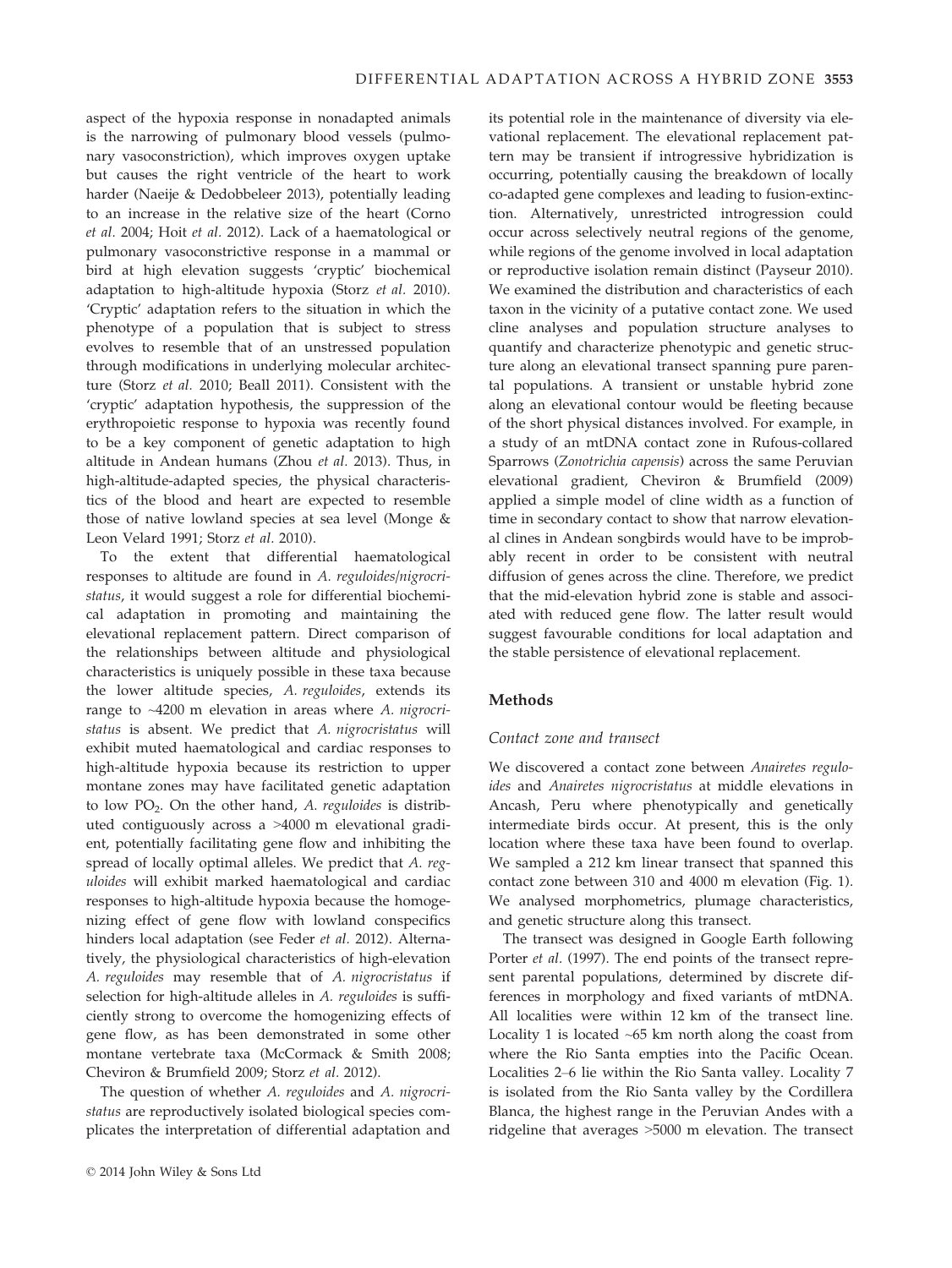

Fig. 1 Transect across contact zone between Anairetes reguloides and Anairetes nigrocristatus. Map of Peru in upper right corner. Red shading  $=$  range of A. regulo*ides*. Blue shading  $=$  range of A. *nigrocri*status. Black circles = transect sampling localities 1–7. Black numbers = distance in km from locality 1 for each locality. White circles = sampling localities away from the transect that are included in blood physiology analyses (the corresponding locality/Department in Table S1 (Supporting information) is: circle  $1 =$  Ancash,  $2 =$  Lima, and  $3 =$  Arequipa). Grey-dashed lines = approximate ridge line of respective mountain range. The blue line represents the Santa River. Elevational contour at bottom was created in Google Earth by plotting straight lines between adjacent localities.

corresponds to an elevational gradient and a hypothesized dispersal corridor, the Rio Santa valley (Fig. 1). Elevation increases from locality 1 to locality 7 (Fig. 1).

## Morphometric and plumage measurements

We measured two morphometric characters and two plumage characters from 58 individuals of A. reguloides/ nigrocristatus across the transect. The two morphometric characters were body mass and wing chord. The two plumage characters were crest length (measured from the base of the culmen to the tip of the crest) and the length of the white tip on the outer rectrix (measured along the rachis of left R6 from the proximal point where the inner and outer veins are both white to the feather tip). A list of all vouchered specimens used for phenotypic and genetic analyses (with GenBank Accession nos and links to online specimen data) can be found in the supplementary materials (Table S1, Supporting information). Only adult birds collected between the months of May and August were used in phenotypic analyses. Individuals were considered adults if they lacked evidence of a bursa and had complete skull ossification.

# Phenotypic cline analyses

We estimated clines for each morphometric and plumage character across the transect using CLINEFIT 2.0a (Porter et al. 1997; CLINEFIT 2.0a release date: August 2013). CLINEFIT uses a numerical maximum-likelihood algorithm to assess trait changes across geographic

space (Porter et al. 1997). Unlike earlier versions, CLINEFIT 2.0a can handle quantitative traits that are continuously distributed. We tested a four-parameter and an eight-parameter model for each phenotypic character, comparing Akaike information criterion (AIC) and AIC with correction for finite sample sizes (AICc) to determine the best-fitting model (Burnham & Anderson 2002). We report AICc values in the manuscript, but it is important to note that AIC and AICc values resulted in the same ranking of models for all analyses. The four-parameter model estimates cline centre (c), cline width (w) and the phenotypic means at the left and right ends of the cline ( $P_L$  and  $P_R$ ). The eight-parameter model estimates c, w,  $P_L$ ,  $P_R$  and four parameters that determine the left and right tail shape  $(Z_L, Z_R, \theta_L, \theta_R)$ (Porter et al. 1997). Cline centre is defined by the location along the transect where the given character most rapidly shifts from one species to the other; cline width is defined by the distance over which this shift occurs (Szymura & Barton 1986; Cheviron & Brumfield 2009). Cline analyses were conducted with 1200 parameter tries per annealing step, 2000 replicates, and 50 replicates between saves. We report all cline parameter estimates in Table 1 with two-unit log-likelihood support limits that approximate 95% confidence intervals (Edwards 1972).

## Genotypic structure analyses

Total DNA was extracted from frozen or ethanol preserved skeletal muscle using the DNeasy Tissue Kit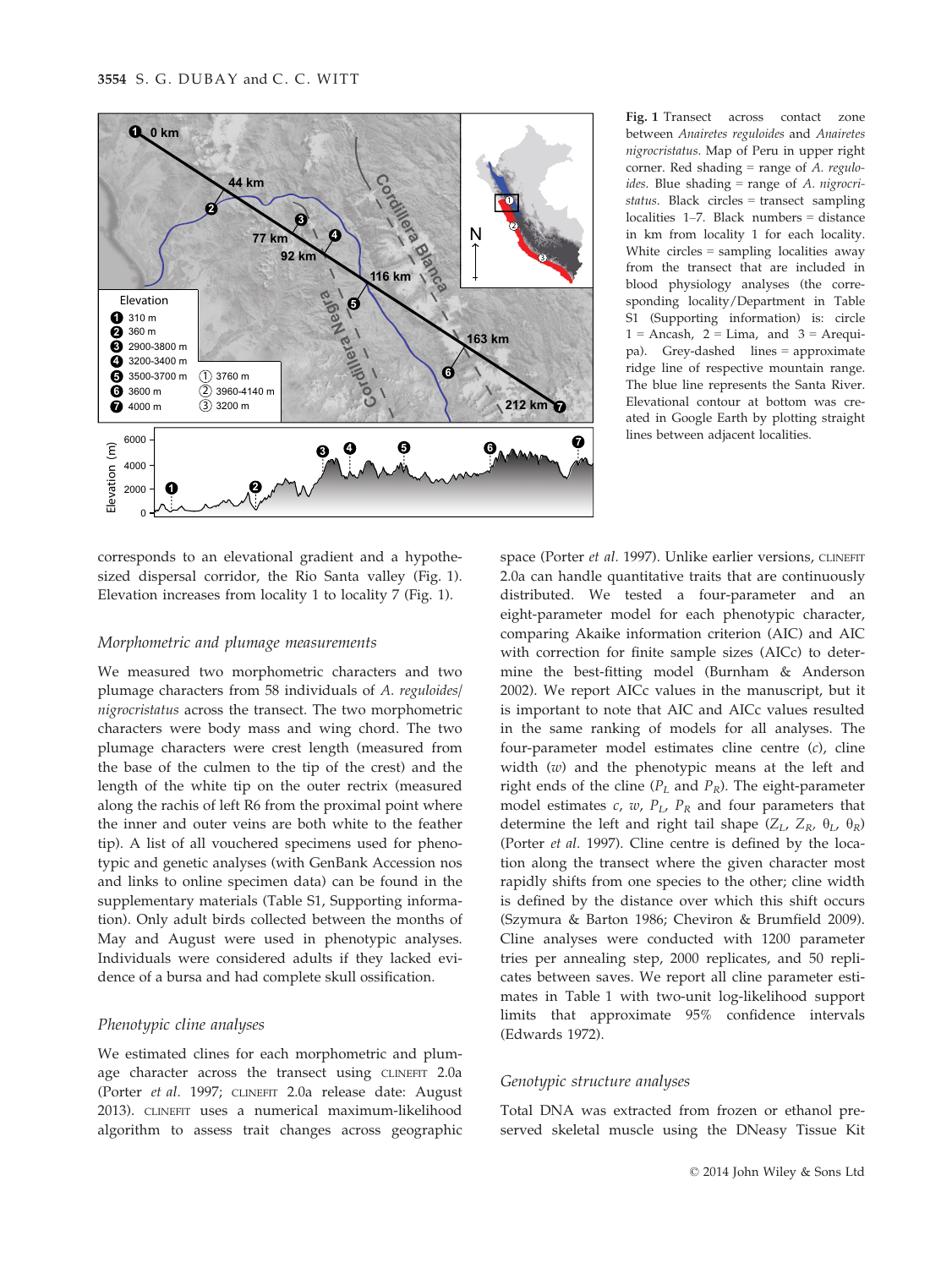|                      | Cline centre $(km^{\dagger})$ | Cline width (km)     | $P_I^{\ddagger}$    | $P_R$ <sup>1</sup>  |
|----------------------|-------------------------------|----------------------|---------------------|---------------------|
| Phenotypic character |                               |                      |                     |                     |
| Mass $(g)$           | $97.5(88.1-109.7)$            | 71.4 (40.1-117.9)    | $6.5(6.1-6.9)$      | $9.6(9.2-10.1)$     |
| Wing chord (mm)      | $103.7(90.1-130.5)$           | $80.0(39.9-179.0)$   | 47.7 (45.0-49.2)    | 57.7 (55.9–60.9)    |
| Crest length (mm)    | 103.6(90.4–119.1)             | $71.2(38.5 - 131.2)$ | $20.4(17.7-22.2)$   | $32.8(30.6 - 35.4)$ |
| White tail tip (mm)  | 113.1 (105.5-117.6)           | $19.5(2.4 - 49.0)$   | $4.4(3.5-4.9)$      | $12.0(10.8-13.1)$   |
| Molecular marker     |                               |                      |                     |                     |
| Cyt b                | 109.4 (101.2-120.8)           | $31.2(18.8 - 56.6)$  |                     |                     |
| Myo2                 | 118.2 (115.3–133.3)           | $7.9(0.1 - 32.2)$    | $0.12(0.06 - 0.19)$ | $0.91(0.79-0.98)$   |
| IRF <sub>2</sub>     | 125.8 (112.1-137.1)           | $64.8(28.9 - 81.3)$  | $0.04(0.00-0.11)$   | $1.0(0.87-1.0)$     |
| <b>MUSK</b>          | 115.5 (109.5-117.9)           | $5.0(1.3-14.1)$      | $0.00(0.00-0.02)$   | $0.93(0.80 - 0.98)$ |

Table 1 Cline parameter estimates across the transect for phenotypic characters and genetic markers. Two-unit log-likelihood support limits are reported in parentheses for each parameter. Only parameter estimates from the model with the lowest AICc score for each locus are reported for clines (see Table 2 for model selection scores).

† Kilometres from locality 1.

‡ Phenotypic means (phenotypic characters) or asymptotic frequency (molecular markers) on the left and right side of the cline, respectively.

(Qiagen, Valencia, CA, USA). We sequenced four loci for each individual, including a mitochondrial gene [982 base pairs cytochrome  $b$  (Cyt  $b$ )], two autosomal nuclear intron loci [668 bp myoglobin intron2 (Myo2); 487 bp interferon regulatory factor 2 (IRF2)] and a sexlinked nuclear intron locus [498 bp muscle, skeletal, receptor tyrosine kinase (MUSK)]. We sequenced 82 individuals for Cyt b, 79 individuals for Myo2, 80 individuals for IRF2 and 79 individuals for MUSK across the transect (Table S1, Supporting information). We used primers and PCR amplification conditions as described by DuBay & Witt (2012), and used PCR and sequencing protocols described by Johnson et al. (2011). We detected no evidence of pseudogenes in the mtDNA. Unambiguous double-peaks of equal height in nuclear sequences were coded as heterozygous using the IUPAC ambiguity code. Sequences were aligned using MUSCLE 3.7 (Edgar 2004) and visually inspected in MACCLADE 4.08 OS X (Maddison & Maddison 2005).

We estimated the allelic phase for heterozygous nuclear sequences using the Bayesian probability algorithm of PHASE (Stephens et al. 2001) implemented in DNASP v.5 (Librado & Rozas 2009). We used PHASE protocols described by Sequeira et al. (2011). Individuals for which PHASE could not assign haplotypes with a probability >90% were excluded from further analyses (Table S1, Supporting information). Haplotype networks were constructed for each locus using the median-joining algorithm implemented in NETWORK 4.6 (Bandelt et al. 1999).

We used the program STRUCTURE 2.3.3 (Pritchard et al. 2000) to examine population differentiation across the transect in the four-locus data set, with haplotypes determined by PHASE. Structure computes the Bayesian probabilities of species assignment for individuals with admixed ancestry by maximizing Hardy–Weinberg equilibrium and minimizing linkage disequilibrium (Pritchard et al. 2000). We recoded haplotypes at each locus into different alleles, allowing the four loci to be treated as unlinked (similar to the thrush data in Pritchard et al. 2000). Structure was run with a two-population admixture model  $(K = 2, \alpha = 1)$ , independent allele frequencies, and no a priori population information. Five independent runs were conducted with 200 000 generations after 100 000 generations of burn-in. We used the population assignment probability (Q-score) produced by Structure for each individual as an objective measure of species identification for further statistical analyses.

We characterized the cline shape and genotypic shift from A. reguloides to A. nigrocristatus along the transect for each locus using CLINEFIT 2.0a. We tested fourparameter and eight-parameter models as described previously for phenotypic characters, as well as two-parameter and six-parameter models. The two- and six-parameter models are appropriate for genetic data but not for continuous quantitative traits because the ends of the cline in these models are fixed at zero and one. The two-parameter model estimates  $c$  and  $w$ . The six-parameter model estimates c, w,  $Z_L$ ,  $Z_R$ ,  $\theta_L$  and  $\theta_R$ . For genetic data,  $P_L$  and  $P_R$  (in the four and eight parameter models) are the asymptotic frequencies on the ends of the cline. Cline analyses were conducted as described above for phenotypic characters.

Haplotypes were assigned to either species for cline analyses based on relative frequencies at the parental ends of the transect, outside of the contact zone. It is important to note that by doing this, all shared haplotypes are treated as introgressed, rather than resulting from ancestral variation. This conservative assumption provides the widest estimate of cline shape. If shared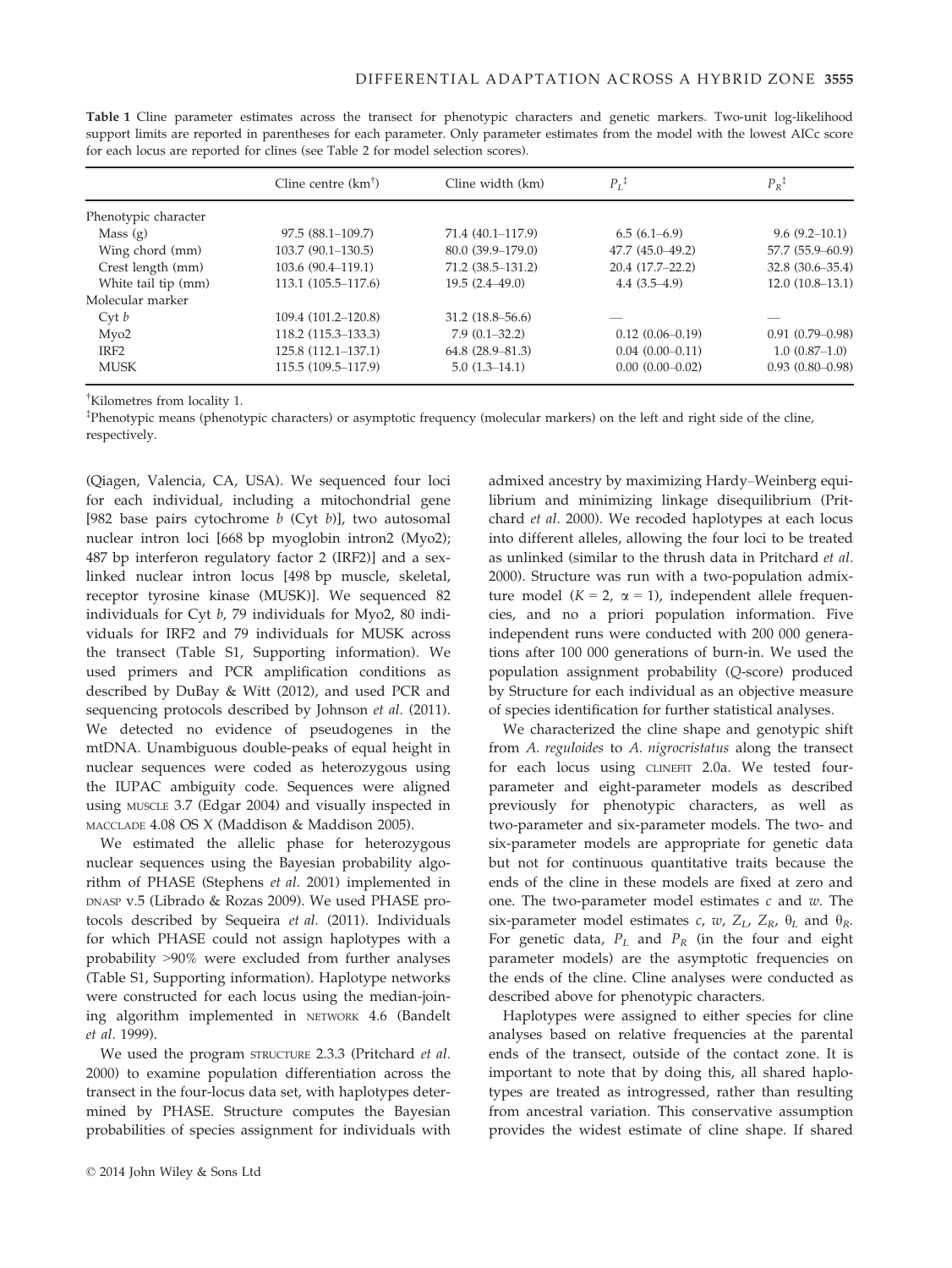haplotypes result from ancestral variation, then the true cline would be equal to or steeper than the cline estimated when all shared haplotypes are treated as introgressed. Two Myo2 haplotypes were unique to locality 4 (Table S1, Supporting information), where intermediate phenotypes occurred, and were thus excluded from cline analyses because their origin could not be confidently identified.

#### Haematological and cardiac measurements

We measured haematological parameters associated with blood-oxygen-carrying capacity in each species to test for differential physiological responses to high elevation. In allopatry, the two lineages both occur above 4000 m elevation, making it possible to compare their respective physiological responses to cold, hypoxic conditions at these elevations. We measured blood haemoglobin concentration ([Hb]) and haematocrit (Hct, the proportion of the total blood volume that is comprised of red blood cells) in individuals from the transect outside of the contact zone ( $n = 36$  for [Hb] and 37 for Hct), as well as from 13 pure individuals sampled away from the transect, including A. reguloides individuals from the upper extent of its elevational distribution (Fig. 1; Table S1, Supporting information). For logistical reasons, we were unable to obtain blood measurements from localities 4 and 5. We calculated mean corpuscular haemoglobin concentration as the ratio of [Hb] to HCT (MCHC; Campbell & Ellis 2007). All three parameters are expected to increase in non-high-altitude adapted species at altitude but to remain relatively stable in genetically adapted high-altitude forms (Guyton & Richardson 1961; McGrath & Weil 1978; Black & Tenney 1980; Monge & Leon Velard 1991; Storz et al. 2010).

We obtained whole blood samples within 30 minutes of capture by venipuncture on the underside of the wing and collection with heparinized microcapillary tubes (Hct) and Hemocue HB201 + cuvettes ([Hb]). Hct (%) was measured with digital calipers after centrifuging the sealed microcapillary tube for 5 min at 13 000 r.p.m. to separate the red blood cells and plasma. Two Hct samples were taken for each bird, and the values were averaged. [Hb] (g/dL blood) was measured on  $\sim$ 5 µL of blood using a HemoCue HB201 + haemoglobin photometer. The HemoCue proprietary photometric method produces values for avian blood that are approximately 1.0 g/dL greater than those generated using cyanomethaemoglobin spectrophotometry (Simmons & Lill 2006); hence, we corrected [Hb] values by subtracting  $1.0 \text{ g/dL}$ .

After drawing blood, birds were euthanized by thoracic compression, and hearts were extracted, emptied of blood and weighed to the nearest milligram. Rela-

tive heart size (heart mass divided by body mass) was calculated for subsequent analyses. We were able to obtain heart mass from all birds along the transect (including birds not bled), allowing us to examined shifts in relative heart size across the contact zone  $(n = 68;$  Table S1, Supporting information). Relative heart mass is expected to increase in response to hypoxic respiratory stress, particularly in nonadapted species (Corno et al. 2004; Hoit et al. 2012). Finally, each bird was prepared as a study skin with partial skeleton and frozen tissues deposited at CORBIDI and/or the Museum of Southwestern Biology of the University of New Mexico (MSB; reference Table S1, Supporting information for catalogue numbers and links to online specimen data).

We tested for species differences in each of the four respiratory characteristics (relative heart mass, [Hb], Hct and MCHC) as evidence of differential physiological response to elevation. For each of these four dependent variables, we examined four explanatory variables (elevation, species identity, sex and body mass) and one interaction (elevation  $\times$  species identity) and we used AICc to select the best model (Burnham & Anderson 2002; AIC and AICc proved to be consistent in all cases). Elevation and its interaction with species identity were central to our hypotheses and had generally stronger effects than other variables; accordingly, we tested all one- to five-parameter models that contained elevation or elevation  $\times$  species identity, and we selected the model with the lowest AICc value. We eliminated models from consideration if they had equal or higher AICc scores compared to models that contained nested subsets of the same parameters (Arnold 2010). All analyses were restricted to samples from higher elevations (2970–4140 m) because there was no discernible effect of elevation on any of the four respiratory parameters below that range. For relative heart mass, we restricted the analysis to the birds from the transect, and we used the Q-score generated by Structure (Fig. 2) as an index of proportional species identity. All analyses were conducted using general linear models in SPSS (IBM).

## Results

### Contact zone analyses

Phenotypic structure. We observed phenotypic shifts from Anairetes reguloides to Anairetes nigrocristatus in both morphometric and plumage characters across the transect (Fig. 3). The estimated centres for the four phenotypic clines were all located within a ~16 km portion of the transect, between localities 4 and 5 (5.5 km from locality 4 and 2.9 km from locality 5; Table 1).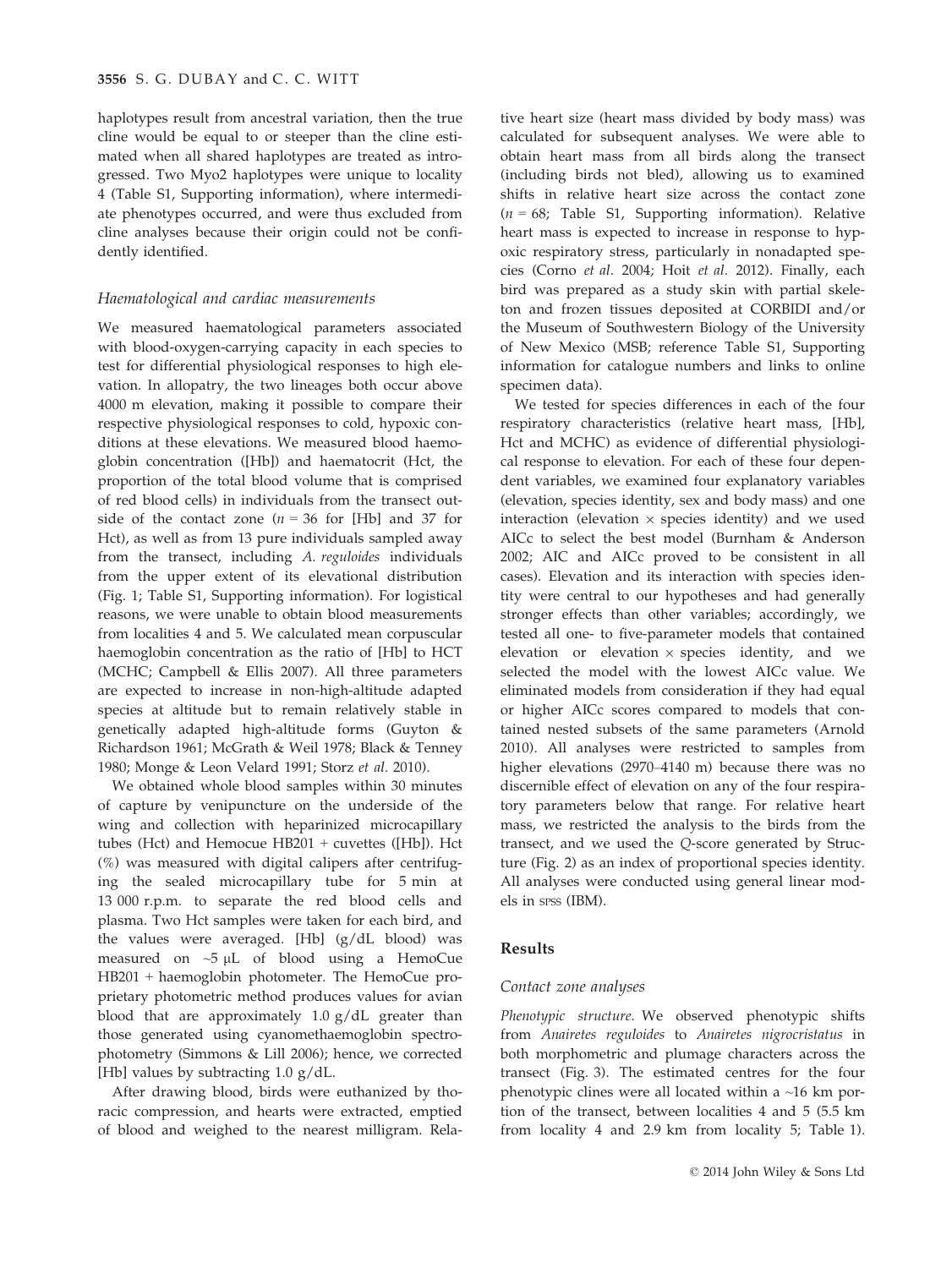

Fig. 2 Bayesian probability of species assignment in Structure across the transect for the four loci. Each coloured bar corresponds to the posterior probability of assignment to a parental population for a single individual. Red = Anairetes reguloides. Blue = Anairetes nigrocristatus. Numbers along the x-axis correspond to the localities along the transect. Black points represent principal component 1 scores based on four phenotypic characters (mass, wing chord, crest length, white tail tip). PC1 explained 83% of the variation. Individuals lacking any phenotypic measurements were excluded from principal component analysis.



Fig. 3 Phenotypic clines across the transect between Anairetes reguloides and Anairetes nigrocristatus, determined using CLINEFIT 2.0a. Each point denotes an individual's measurement for the given character. Points are coloured based on mitochondrial haplogroup. Red =  $A$ . reguloides. Blue =  $A$ . nigrocristatus. Shading = cline width positioned around cline centre. Lines were plotted using equations described by Porter et al. (1997) and the models of best fit determined by AICc (Tables 1 and 2).

Estimated phenotypic cline widths ranged from 21 km (white tail tip) to 80 km (wing chord) (Table 1). Upper log-likelihood support limits for cline widths ranged from 49.0 km (white tail tip) to 179.0 km (wing chord) (see Table 1 for complete list of cline centres, cline widths and support limits).

Genetic structure. All loci contained informative singlenucleotide polymorphisms. Divergence was 20-fold greater in the mitochondrial DNA than the nuclear DNA. A. reguloides and A. nigrocristatus mitochondrial haplogroups differed by 36 base pairs, corresponding to ~3.7% divergence (Fig. 4). All individuals from localities 1–3  $(n = 43)$  had A. reguloides mtDNA haplotypes, whereas all individuals from localities  $6-7$  ( $n = 18$ ) had A. nigrocristatus mtDNA haplotypes (Fig. 4). Eighty-five percent and 33% of the individuals from localities 4  $(n = 13)$  and 5  $(n = 9)$ , respectively, had A. reguloides mtDNA haplotypes (Fig. 4). Nuclear loci showed haplotype differentiation between A. reguloides and A. nigrocristatus, but neither species was monophyletic in the haplotype networks (Fig. 4). We observed two shared haplotypes in Myo2, two in IRF2, and one in MUSK (Fig. 4). One shared Myo2 haplotype was not contiguously distributed along the transect; it was found at localities 1–3 and 7. All other shared haplotypes occurred contiguously along the transect.

Structure analysis of the four genetic markers confidently assigned all, but one individual from localities 1–3 to A. reguloides (posterior probability of assignment >0.95; Fig. 2). The remaining individual could not be confidently assigned to either species. Twelve of the 13 individuals from locality 4 were confidently assigned to A. reguloides, while the remaining individual could not be confidently assigned to either species. One individual was confidently assigned to each species from locality 5, and the remaining seven individuals could not be confidently assigned to either species. Eight of the 10 individuals from locality 6 and all individuals from locality 7 were confidently assigned as A. nigrocristatus. The remaining two individuals from locality 6 could not be confidently assigned to either species.

All four loci exhibited clines from A. reguloides alleles to A. nigrocristatus alleles along the transect (Fig. 5). These genetic clines were best described by two-parameter (Cyt b) and four-parameter (Myo2, IRF2, MUSK) models using AICc (Table 2). The estimated cline centres were all located within a  $\sim$ 17 km portion of the transect, flanking locality 5 (Table 1). Estimated cline widths ranged from 5 km (Myo2) to 65 km (IRF2)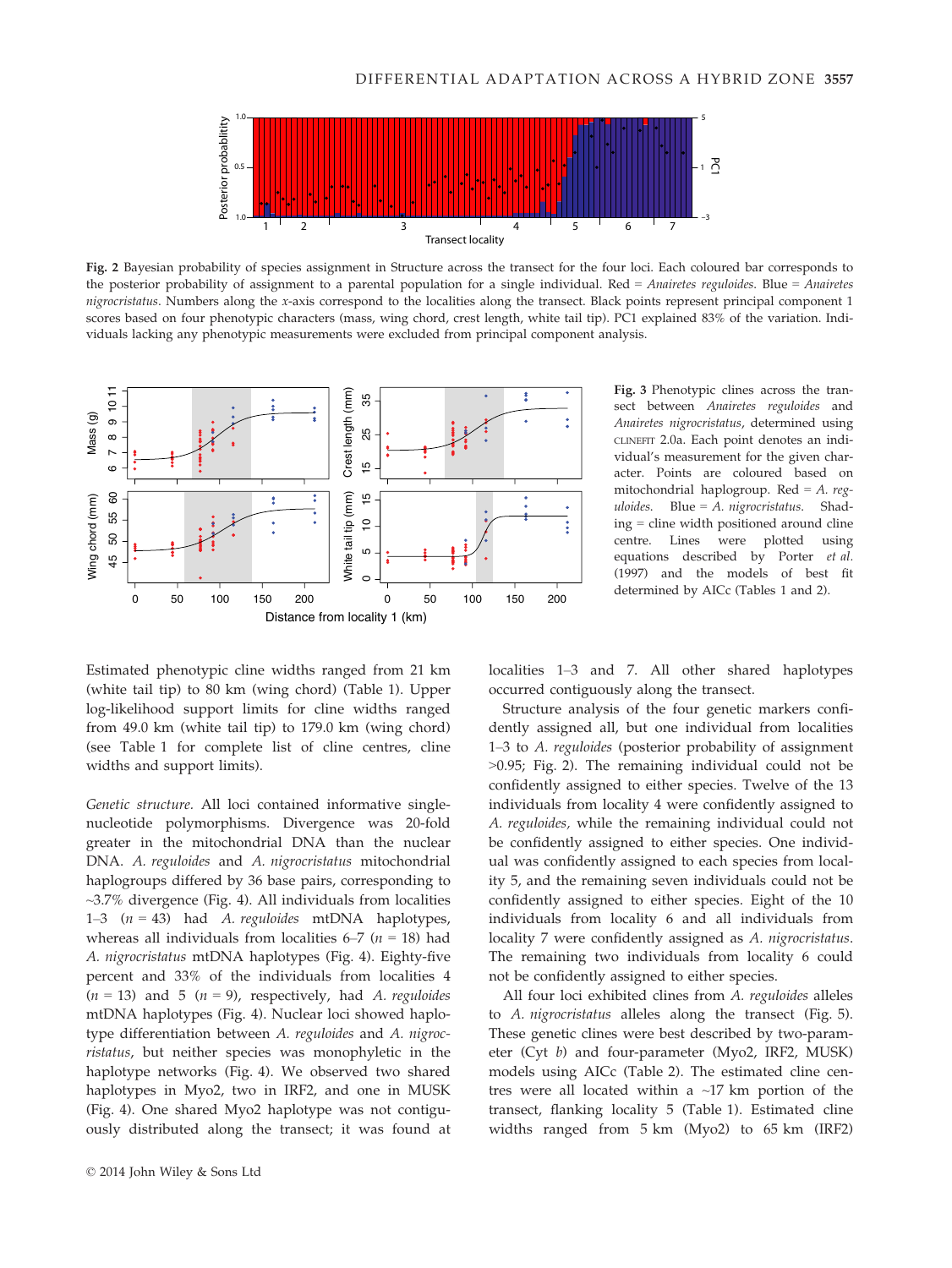

Fig. 4 Haplotype networks for the four loci. Red = individuals from localities 1–3 (Anairetes reguloides). Blue = individuals from localities 6 and 7 (Anairetes nigrocristatus). Pink and Purple = individuals from contact zone localities 4 and 5, respectively. Circles are scaled based on the Black points denote one mutational step.

(Table 1). Genetic clines, and associated support limits, were narrower than phenotypic clines overall.

## Evidence of hybridization

We found eight individuals of mixed ancestry at localities 4 and 5 (Fig. S1, Supporting information). These intermediate individuals were diagnosed as follows: (i) individuals that phenotypically identify as one species but genotypically identify as the other, or (ii) individuals that possess diagnostic genetic markers for both



A. reguloides and A. nigrocristatus. Parental phenotypes were determined by the range in a given character at localities 1–3 and 6–7 for A. reguloides and A. nigrocristatus, respectively. Individuals with intermediate characteristics were not observed away from localities 4 and 5.

## Haematology and heart mass

At the highest elevations, A. reguloides showed steep increases in haematological parameters that were not evident in A. nigrocristatus (Fig. 6). The best model for haemoglobin concentration ([Hb]) included elevation  $\times$  species identity ( $P = 0.004$ ), species identity  $(P = 0.121)$ , body mass  $(P = 0.08)$ , and sex  $(P = 0.033)$ , and elevation  $\times$  species identity and/or species identity was included in all of the models that were within four AICc units of the best model (Tables 3 and S2, Supporting information). Haematocrit (Hct) was best predicted by elevation  $\times$  species identity ( $P = 0.025$ ), body mass  $(P = 0.046)$ , and sex  $(P = 0.009)$ , and elevation  $\times$  species identity and/or species identity was included in five of the seven models that were within four AICc units of the best model (Tables 3 and S2, Supporting information). MCHC was best predicted by elevation  $\times$  species identity ( $P < 0.001$ ) and species identity ( $P = 0.043$ ), and elevation  $\times$  species identity and/or species identity was included in all of the models that were within four AICc units of the best model (Tables 3 and S2, Supporting information). In summary, each of the three measures of blood- $O_2$  carrying capacity increased with increasing elevation and did so more dramatically in A. reguloides (Table 3).

Relative heart mass increased with elevation across the transect but was lower in A. nigrocristatus than in A. reguloides (Fig. 7). The best model for relative heart mass included species genetic composition as measured by Structure (Q-score;  $P = 0.001$ ), elevation  $\times$  Q-score  $(P = 0.004)$  and body mass  $(P = 0.003;$  Table 3). Q-score

> Fig. 5 Genotypic clines across the transect between Anairetes reguloides and Anairetes nigrocristatus, determined using CLINEFIT 2.0a. Black points denote the allele frequency at a given locality. An allele frequency of 0 denotes pure A. reguloides genotypes, and a frequency of 1 denotes pure A. nigrocristatus genotypes. Shading = cline width positioned around cline centre. Lines were plotted using equations described by Porter et al. (1997) and the models of best fit determined by AICc (Tables 1 and 2)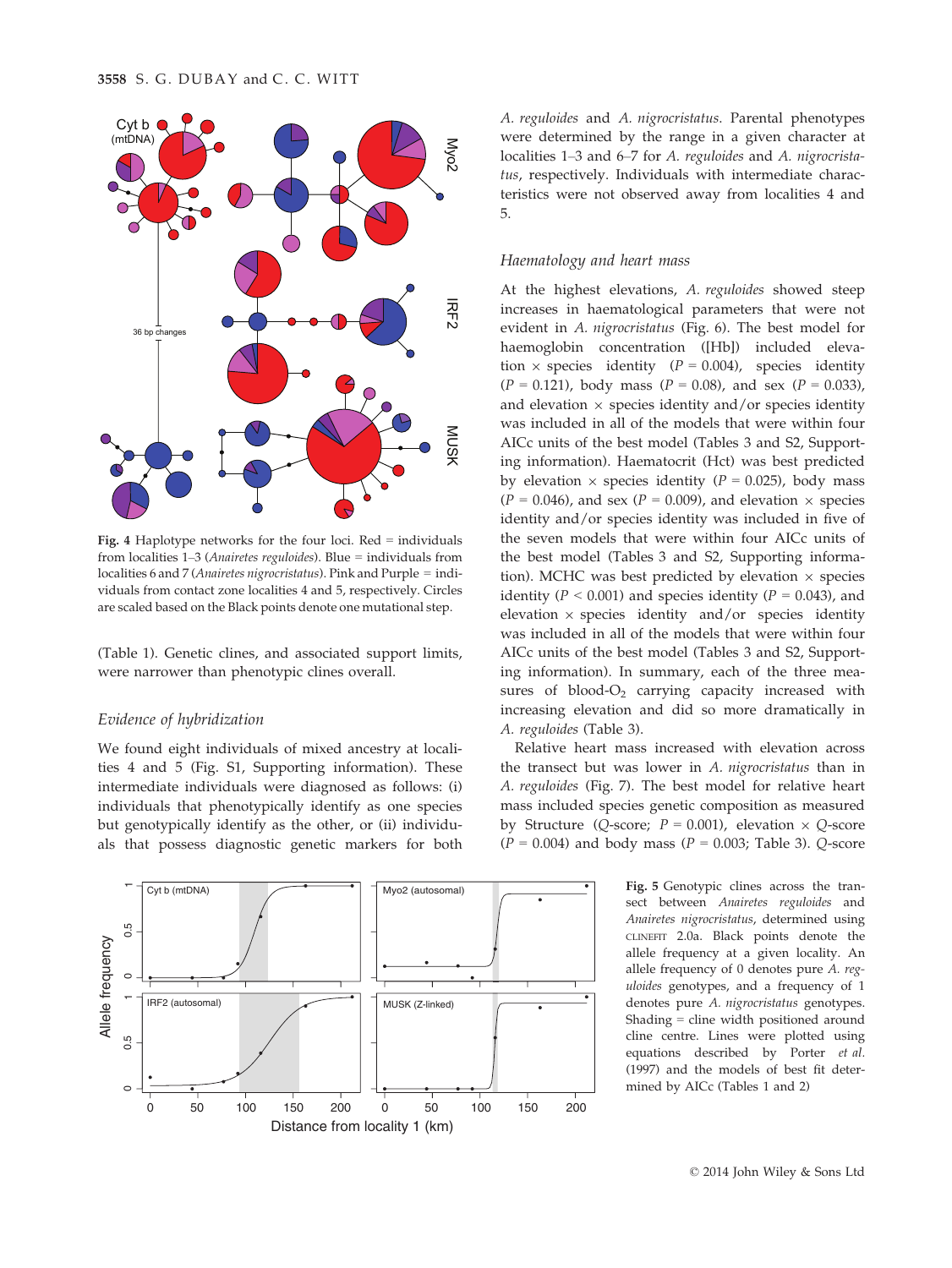|                      | Number of<br>parameters <sup>†</sup> | lnL         | AIC<br>score | AICc<br>score |
|----------------------|--------------------------------------|-------------|--------------|---------------|
| Phenotypic character |                                      |             |              |               |
| Mass                 | 4                                    | $-57.6944$  | 125.3888     | 126.5427      |
|                      | 8                                    | $-57.7755$  | 133.5510     | 137.3010      |
| Crest length         | 4                                    | $-152.3688$ | 314.7376     | 315.8914      |
|                      | 8                                    | $-152.1772$ | 322.3544     | 326.1044      |
| Wing chord           | $\overline{4}$                       | $-134.8690$ | 279.7381     | 280.8919      |
|                      | 8                                    | $-134.8210$ | 287.6599     | 291.4099      |
| White tail tip       | 4                                    | $-106.2196$ | 222.4392     | 223.6892      |
|                      | 8                                    | $-106.2074$ | 230.4147     | 234.5056      |
| Molecular marker     |                                      |             |              |               |
| Cyt b                | 2                                    | $-11.9886$  | 27.9772      | 28.1291       |
|                      | $\overline{4}$                       | $-12.0092$  | 32.0183      | 32.5378       |
|                      | 6                                    | $-11.9886$  | 35.9772      | 37.0972       |
|                      | 8                                    | $-12.0234$  | 40.0469      | 42.0195       |
| My <sub>o</sub> 2    | $\overline{2}$                       | $-54.6514$  | 113.3028     | 113.4874      |
|                      | $\overline{4}$                       | $-50.9965$  | 109.9931     | 110.6280      |
|                      | 6                                    | $-49.7044$  | 111.4089     | 112.7859      |
|                      | 8                                    | $-49.8933$  | 115.7867     | 118.2273      |
| IRF <sub>2</sub>     | $\overline{2}$                       | $-50.2011$  | 104.4022     | 104.5666      |
|                      | $\overline{4}$                       | $-47.9316$  | 103.8631     | 104.4265      |
|                      | 6                                    | $-48.2538$  | 108.5076     | 109.7249      |
|                      | 8                                    | $-47.9310$  | 111.8991     | 114.0284      |
| <b>MUSK</b>          | $\overline{2}$                       | $-16.3005$  | 36.6010      | 36.7610       |
|                      | 4                                    | $-13.3912$  | 34.7825      | 35.3305       |
|                      | 6                                    | $-12.5957$  | 37.1914      | 38.3745       |
|                      | 8                                    | $-13.3924$  | 42.7848      | 44.8718       |

Table 2 Model selection for phenotypic and genotypic clines. The model with the lowest AICc score for each character or marker is bolded.

AIC, Akaike information criterion.

<sup>†</sup>The different parameters are defined within the text of the Methods section.

or its interaction with elevation was included in all of the models that were within four AICc units of the best model (Table S2, Supporting information), and in each model genetic similarity to A. reguloides was associated with a more striking increase in relative heart mass with increasing elevation (Table 3).

### Discussion

### Differential adaptation to altitude

Anairetes reguloides and Anairetes nigrocristatus showed differential respiratory response to low  $PO<sub>2</sub>$  at high elevation (Figs 6 and 7), suggesting a potential physiological basis for elevational segregation upon secondary contact. The observed increase in haematological parameters in A. reguloides at high elevation indicates that birds of this species accelerate erythropoiesis in response to ambient hypoxia, most likely to compensate for reduced arterial oxygen saturation. Acclimatization of native lowland vertebrates when ascending to high



Fig. 6 Blood-oxygen-carrying capacity parameters plotted by elevation across the upper portion of the elevational range of Anairetes reguloides (red points) and Anairetes nigrocristatus (blue points). Each point denotes a sampled individual. Regression lines are plotted for each species. Haematological parameters for A. reguloides ranged from 13.2 to 21.4 g/dL for [Hb], 46.3– 58.1% for Hct, and 26.5–36.9 g/dL for MCHC. Haematological parameters for A. nigrocristatus ranged from 13.9 to 17.8 g/dL for [Hb], 46.5–57.2% for Hct and 29.5–33.6 g/dL for MCHC.

elevations generally involves increases in [Hb] and Hct (Bullard 1972; Monge & Whittembury 1976; Winslow & Monge 1987; Monge & Leon Velard 1991; Storz et al. 2010). Moderate increases in these haematological parameters can increase blood-oxygen content, improving aerobic activity (Ekblom & Hermansen 1968; Kanstrup & Ekblom 1984; Ekblom & Berglund 1991). However, increases in [Hb] and Hct under severe hypoxia can be counterproductive because they are associated with increased blood viscosity that can cause reductions in cardiac output, aerobic capacity and venous return (Guyton & Richardson 1961; McGrath & Weil 1978; Black & Tenney 1980; Connes et al. 2006; Storz et al. 2010). Evidence from high-elevation humans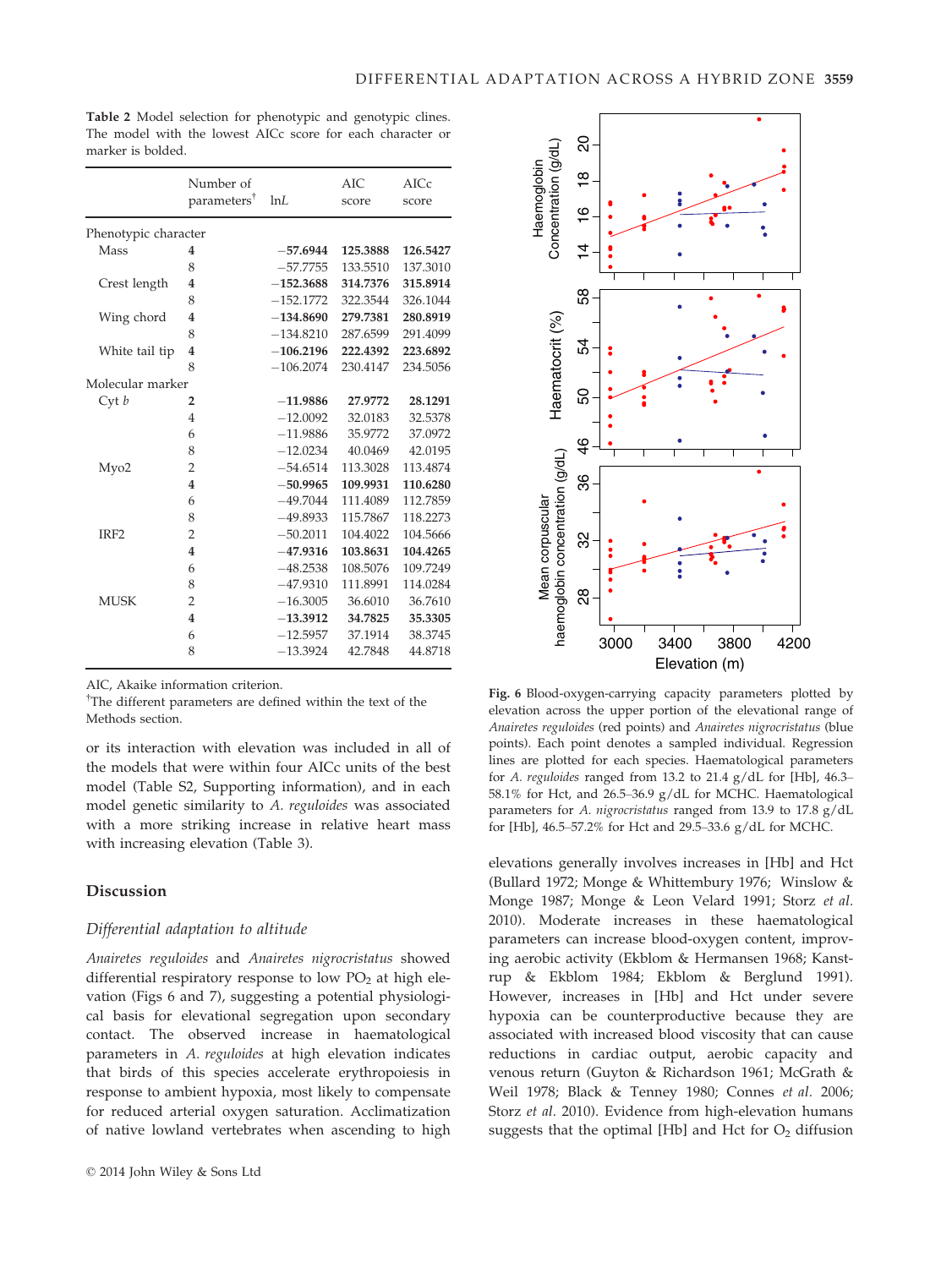## 3560 S. G. DUBAY and C. C. WITT

Table 3 ANOVA and ANCOVA results for haematological and cardiac measurements of Anairetes reguloides and Anairetes nigrocristatus sampled between 2970 and 4140 m elevation. Regression coefficients (B) for the explanatory variables 'species' and 'sex', apply to A. nigrocristatus and females, respectively; whereas coefficients for 'elevation x species' apply to A. reguloides. Relative heart mass data are from the transect only; blood parameters are from all localities including high and low portions of the transect but excluding individuals from localities 4 and 5, where hybrids occurred. A list of individuals used in these analyses can be found in Table S1 (Supporting information). For each dependent variable, the best model was selected from a range of one to five parameter models (Table S2, Supporting information). Significant predictor variables are bolded.

| Dependent variable $(R^2)$ Source |                            | Type III sum<br>of squares |              | d.f. Mean square $F$ |        | Sig. $(P)$           | $B(\pm SE)$                                   |
|-----------------------------------|----------------------------|----------------------------|--------------|----------------------|--------|----------------------|-----------------------------------------------|
| Relative heart                    | Elevation $\times$ Q-score | $2.7 \times 10^{-5}$       | 1            | $2.7 \times 10^{-5}$ | 8.853  | 0.004                | $4.60 \times 10^{-6}$ $(1.55 \times 10^{-6})$ |
| mass (0.234)                      | <b>Mass</b>                | $2.9 \times 10^{-5}$       | $\mathbf{1}$ | $2.9 \times 10^{-5}$ | 9.656  | 0.003                | $0.001$ $(0.0003)$                            |
|                                   | Q-score                    | $3.4 \times 10^{-5}$       | $\mathbf{1}$ | $3.4 \times 10^{-5}$ | 11.133 | 0.001                | $-0.019(0.006)$                               |
|                                   | Error                      | $\Omega$                   | 61           | $3.1 \times 10^{-6}$ |        |                      |                                               |
|                                   | Total                      | 0.011                      | 65           |                      |        |                      |                                               |
| $[Hb]$ $(0.388)$                  | Elevation $\times$ species | 24.954                     | 2            | 12.477               | 6.257  | 0.004                | 0.002(0.001)                                  |
|                                   | <b>Sex</b>                 | 9.668                      | 1            | 9.668                | 4.848  | 0.033                | 1.182(0.537)                                  |
|                                   | Mass                       | 6.408                      | 1            | 6.408                | 3.213  | 0.08                 | 0.695(0.388)                                  |
|                                   | Species                    | 5.002                      | 1            | 5.002                | 2.508  | 0.121                | 8.811 (5.563)                                 |
|                                   | Error                      | 83.758                     | 42           | 1.994                |        |                      |                                               |
|                                   | Total                      | 12601.41                   | 48           |                      |        |                      |                                               |
| Hct(0.200)                        | Elevation $\times$ species | 0.012                      | 2            | 0.006                | 4.013  | 0.025                | $1.50 \times 10^{-5}$ $(1.67 \times 10^{-5})$ |
|                                   | <b>Mass</b>                | 0.006                      | 1            | 0.006                | 4.23   | 0.046                | 0.021(0.01)                                   |
|                                   | <b>Sex</b>                 | 0.011                      | 1            | 0.011                | 7.382  | 0.009                | 0.039(0.015)                                  |
|                                   | Error                      | 0.065                      | 44           | 0.001                |        |                      |                                               |
|                                   | Total                      | 13.31                      | 49           |                      |        |                      |                                               |
| MCHC (0.378)                      | Elevation × species        | 65.175                     | 2            | 32.588               | 12.72  | $4.0 \times 10^{-5}$ | 0.004(0.001)                                  |
|                                   | <b>Species</b>             | 11.092                     | 1            | 11.092               | 4.33   | 0.043                | 12.456 (5.986)                                |
|                                   | Error                      | 112.722                    | 44           | 2.562                |        |                      |                                               |
|                                   | Total                      | 46125.699                  | 48           |                      |        |                      |                                               |



Fig. 7 (a) Relative heart mass as a function of elevation in individuals sampled along the transect. Red points = individuals assigned as Anairetes reguloides in Structure with a Q-score >95%. Blue points = individuals assigned as Anairetes nigrocristatus in Structure with a Q-score >95%. Open circles = Individuals that could not be assigned to either parental species with >95% confidence. Regression lines are plotted for each species. Dotted line represents the regression of all points. (b and c) Residual relative heart mass plotted against species identity of individuals from the contact zone (localities 4 and 5).Dotted line = zeroed regression line from plot (a). Black points = an individual's residual distance away from the dotted regression line in plot (a). (b) Species index represents the molecular identity (Q-score) of an individual. Q-score of 0.0 is A. reguloides. Q-score of 1.0 is A. nigrocristatus. (c) PC1 represents the phenotypic identity of an individual based on four characters (reference Fig. 2 caption). Smaller PC1 values are more A. reguloideslike and larger PC1 values are more A. nigrocristatus-like.

and transport efficiency is extremely close to that observed in sea level populations, and thus hypoxiainduced increase in the haematological parameters in A. reguloides might represent a maladaptive plastic response (Villafuerte et al. 2004; Storz et al. 2010; Zhou et al. 2013).

Relative heart mass across the transect supports our hypothesis of differential adaptation to altitude between the two taxa. If A. reguloides and A. nigrocristatus have the same respiratory biochemistry, then we would expect that relative heart mass as a function of elevation would be the same in both species, which is not the case. An observed positive relationship between relative heart mass and elevation in each species likely reflected a requirement for increased stroke volume or pulmonary blood pressure to meet metabolic demands in a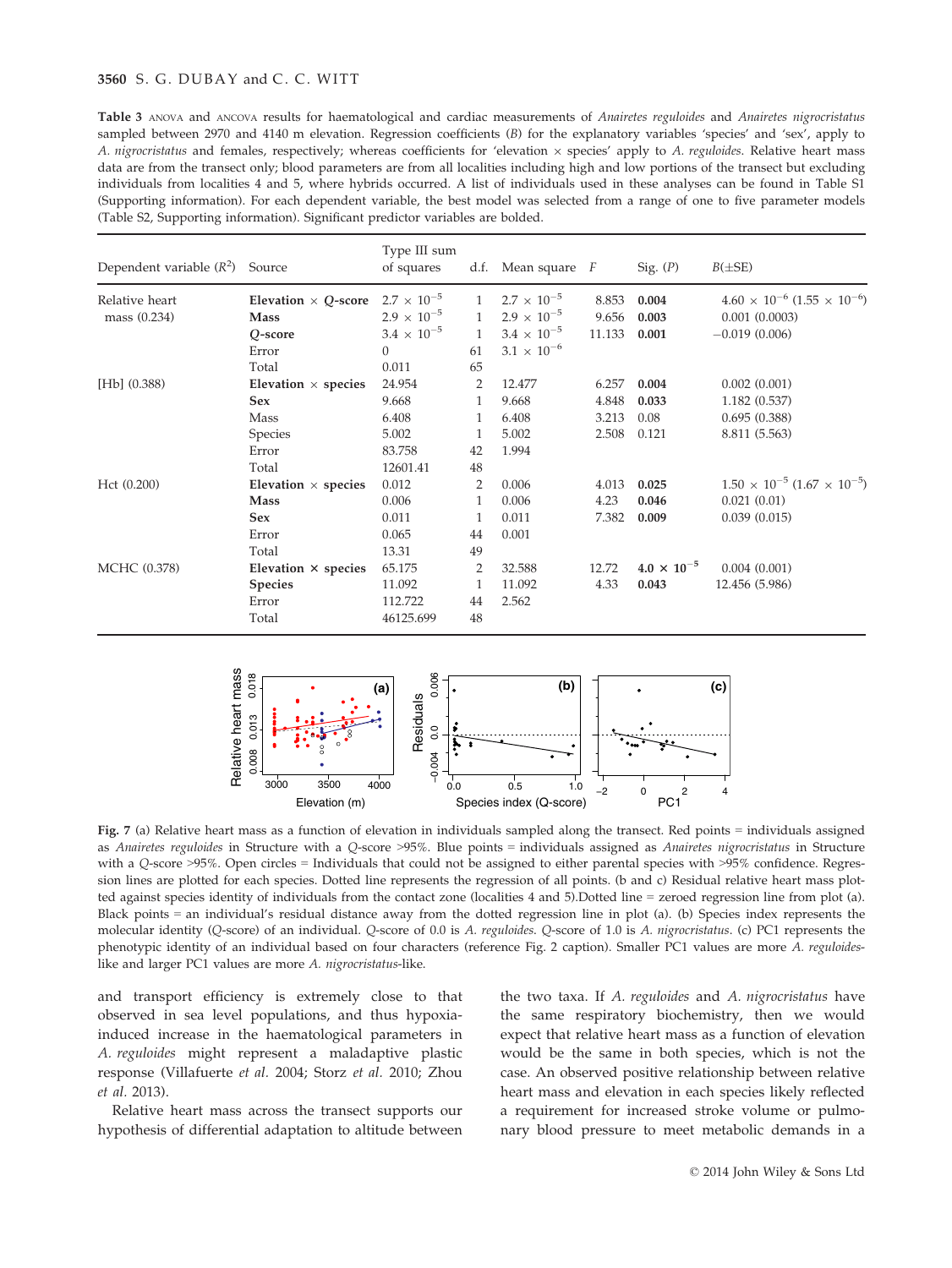cold, hypoxic environment (Tucker 1968; Bishop 1997). The increase in cardiac size of A. reguloides compared with A. nigrocristatus (Fig. 7, Table 3) most likely reflects a more pronounced pulmonary vasoconstrictive response in the former species (Penaloza & Arias-Stella 2007; Hoit et al. 2012). The vasoconstrictive response to hypoxia increases pulmonary blood pressure, which is known to cause hypertrophy of the right ventricle and increase the relative size of the heart, at least in mammals (Corno et al. 2004; Hoit et al. 2012). An alternative explanation for the observed difference in heart size is that A. reguloides needs to pump blood at a higher rate to resist cold stress (Zheng et al. 2008; Liknes & Swanson 2011), as would be the case for a species with higher intrinsic thermal conductance or reduced thermogenic capacity under low  $PO<sub>2</sub>$  (Cheviron et al. 2012). If A. nigrocristatus has genetic adaptations that confer increased resistance to cold and/or hypoxia, it may be able to maintain homoeostasis at altitude with a relatively smaller heart than A. reguloides.

The muted haematological and cardiac responses to altitude in A. nigrocristatus are indicative of hypoxia resistance and 'cryptic' biochemical adaptation in that species (Storz et al. 2010). The biochemical mechanisms that provide hypoxia resistance in A. nigrocristatus are currently unknown, but studies of other high-altitude birds and mammals have documented genetic changes to haemoglobin structure (Weber 2007; Storz et al. 2009; Projecto-Garcia et al. 2013), the hypoxia-inducible transcription factor EPAS-1 (Simonson et al. 2010; Beall et al. 2010), or the erythropoiesis regulator SENP1 (Zhou et al. 2013), all of which have been shown to impact respiratory performance under hypoxia. It is important to note that genetic adaptations to high altitude can also reduce performance at low altitude. For example, a single base pair change is sufficient to increase the affinity of haemoglobin for  $O_2$ , a beneficial quality at high elevation. The same substitution can reduce the efficiency of  $O<sub>2</sub>$ unloading or reduce the plasticity in haemoglobin function that is associated with sensitivity to allosteric effectors, either of which could be maladaptive at low elevation (Perutz 1983; Weber 2007; Projecto-Garcia et al. 2013). It is plausible that segregating variants of haemoglobin or other respiratory genes provide more hypoxia resistance in A. *nigrocristatus* and more efficient respiration at low elevations in A. reguloides, but further study is needed to identify the molecular and functional basis of the observed phenotypic differences.

Previous research suggests that the ancestor of the genus Anairetes was restricted to high elevations and it therefore may have been genetically adapted to cold, hypoxic environments (DuBay & Witt 2012). If this is the case, the respiratory differences that we observed between A. nigrocristatus and A. reguloides most likely

reflect 'low-altitude adaptation' in the latter species, implying the secondary loss of high-altitude adapted alleles. The low-altitude phenotype is characterized by pronounced hypoxic stress at elevations above ~3800 m. Contiguous gene flow with lowland conspecifics may limit the potential for high-altitude populations of A. reguloides to re-evolve hypoxia resistance.

## Contact zone dynamics and restricted gene flow

Anairetes reguloides and A. nigrocristatus only come into contact at transect-localities 4 and 5, where hybrid or introgressed individuals were found to occur between the elevations of 3180–3720 m. We observed steep clinal shifts between parental populations (Figs 3 and 5), despite contiguous habitat corridors that provided the potential for introgressive hybridization. Restricted gene flow might be expected between elevationally segregating taxa if parental phenotypes and associated alleles are optimized to their respective elevations. For example, A. nigrocristatus appeared to experience reduced respiratory stress at high elevations; hence, birds possessing A. nigrocristatus genes may be expected to have higher fitness in these environments. However, genetic adaptations that confer cold and/or hypoxia resistance are expected to be maladaptive at low elevations; for this reason, haemoglobin adaptations in montane hummingbirds are predictably reversed upon secondary colonization of the lowlands (Projecto-Garcia et al. 2013). Restricted gene flow might occur at regions of the genome involved in local adaptation and that can occur while there is unrestricted gene flow at selectively neutral regions, particularly if local adaptation involves one or a few loci (Payseur 2010). Our modest sample of four loci, representing mtDNA, the Z-chromosome and two autosomes, suggests genomewide barriers to gene flow.

Two of the highest ranges in the Peruvian Andes about the transect: the Cordillera Blanca and the Cordillera Negra (Fig. 1). The contact zone is positioned in a northwards draining portion of the Rio Santa valley between the two ranges. Outside of this portion of the valley, the populations appear to remain pure (localities 1–3 and 7). The two taxa co-occur within the valley but segregate by elevation with A. reguloides predominating at lower elevations and A. nigrocristatus predominating at higher elevations. Interestingly, the upper elevational limit of the observed contact zone (~3800 m elevation) corresponds to the elevation at which haematological parameters in A. reguloides markedly increased, suggesting that this elevation may be an important threshold for this species (Fig. 6). Conservatively, the cline estimates and physiological data jointly indicate that such a threshold occurs between 3100 and 3800 m for this species complex.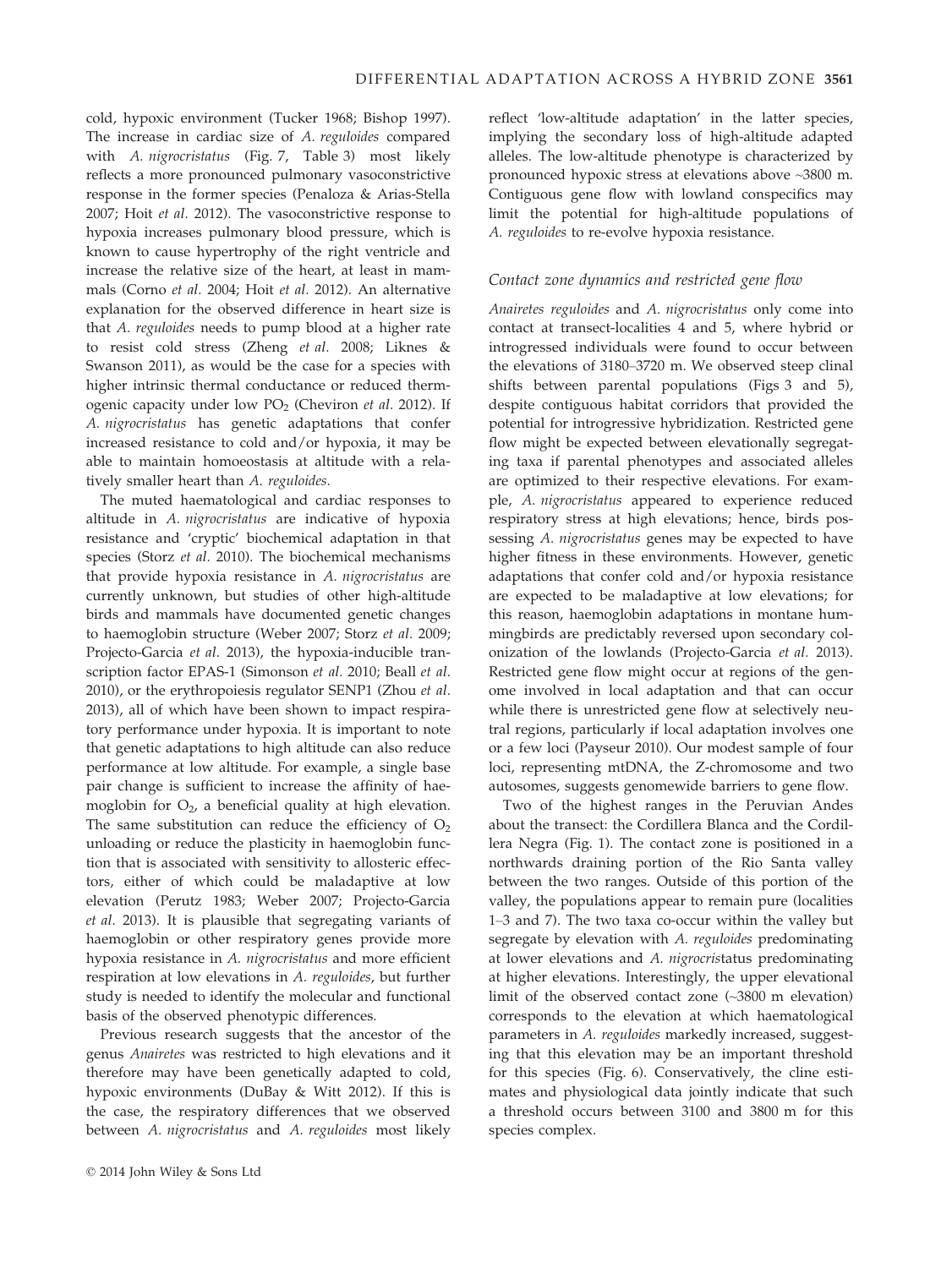It is important to note that locality 3 spans high elevations (2900–3900 m) on the west slope of the Cordillera Negra, less than 20 km west of the contact zone (Fig. 1). Given the elevational position of the contact zone in the upper Rio Santa valley, we would expect to find A. nigrocristatus alleles and phenotypes at the higher elevations of locality 3, but this is not the case. All individuals from locality 3 appear to be pure A. reguloides, phenotypically and genetically. Locality 3 is isolated from the contact zone by the ridge of the Cordillera Negra (Fig. 1). The lowest pass in the Negra is ~4200 m, with no suitable vegetation for Anairetes above ~4000 m along the ridgeline or above ~1500 m around the northern tip of the range (personal observation and visual examination of high-resolution satellite imagery in Google Earth). Anairetes dispersing from one side of the Negra to the other (between localities 3 and 4) would be restricted to sparse shrubs that line the bottom of the Rio Santa valley as it hooks around the Negra (Fig. 1). The consequent restriction of the dispersal corridor to low elevations appears to have allowed A. reguloides to invade the upper Rio Santa valley from the coast but restricts A. nigrocristatus from invading upper elevation habitats on the west side of the Negra.

## Implications for elevational distribution limits

If competition is important in determining the distributions of elevational replacement taxa, then we would expect to find A. reguloides extending to higher elevations and A. nigrocristatus extending to lower elevations in the absence of the other taxon. A. reguloides is found up to ~4200 m in the Department of Lima, Peru, where A. nigrocristatus is absent (ornisnet.org and arctos.org specimen data). Therefore, at the contact zone (3100–3800 m), competitive exclusion appears to be the proximate cause of the upper elevational limit of A. reguloides. Furthermore, in the absence of A. reguloides, A. nigrocristatus occurs locally down to  $\sim$ 2200 m in Cajamarca and Huánuco, Peru. However, A. nigrocristatus is absent from the lowlands and does not occur in places such as coastal Lambayeque and the Marañon River valley where no congeners are present. The failure of A. nigrocristatus to invade the lowlands is consistent with the predicted negative pleiotropic effects of high-altitude adapted alleles (Storz et al. 2010; Projecto-Garcia et al. 2013). These observations suggest that the lower elevational limit of A. nigrocristatus at the contact zone is influenced by competition with A. reguloides, but physiological limits likely set the lower elevational limit of A. nigrocristatus in other parts of its distribution, as predicted for cool-climate species (Gifford and Kozak 2012). Based on our comparisons of haematological and cardiac morphology,

we hypothesize that the competitive displacement between these two species occurs deterministically as a result of their having different atmospheric pressures for optimal respiratory performance. One caveat is that parapatric elevational segregation and expanded elevational ranges in allopatry may simply reflect species occupying their preferred niches, rather than competition (Cadena & Loiselle 2007). This could plausibly occur when environmental parameters that affect the species' niche vary at least somewhat independently of elevation, but we are sceptical that this mechanism applies to A. reguloides and A. nigrocristatus because of the small geographical area across which their elevational limits vary.

# Conclusions

Our study suggests that differential physiological adaptation to altitude is a mechanism that can promote elevational segregation upon secondary contact, even in the absence of complete reproductive isolation. Anairetes reguloides and Anairetes nigrocristatus co-occur in an intermediate elevational zone where they hybridize. Parental alleles segregate across elevations and do not appear to introgress across a geographically narrow contact zone that spans ~3100–3800 m elevation. Either there are genetic incompatibilities causing hybrid breakdown, or natural selection favouring the pure parental forms in their respective environments is sufficient to restrict gene flow across this elevational contour. The elevational generalist species, A. reguloides, showed evidence of elevated respiratory stress at high altitudes in comparison with the high-elevation restricted species, A. nigrocristatus. Although the specific genetic basis for this difference has not yet been identified, a growing body of literature on high-altitude animals supports the hypothesis that these differences reflect differential adaptation to altitude. In this case, phylogenetic evidence indicates that adaptation to low altitude occurred in A. reguloides after its divergence from a high-altitude restricted ancestor. These findings demonstrate the importance of differential adaptation to altitude in accelerating diversification of the fundamental niche, maintaining species diversity, and causing distributions limits, particularly at latter stages in the speciation process when discrete lineages come into secondary contact and potentially interbreed along elevational gradients. Relatively few advances in our understanding of the elevational replacement pattern of distribution have occurred since Terborgh's studies of Andean birds implicated interspecific competition as the key proximate mechanism (e.g. Terborgh & Weske 1975). The present study suggests that differential respiratory specialization on atmospheric pressure can lead to the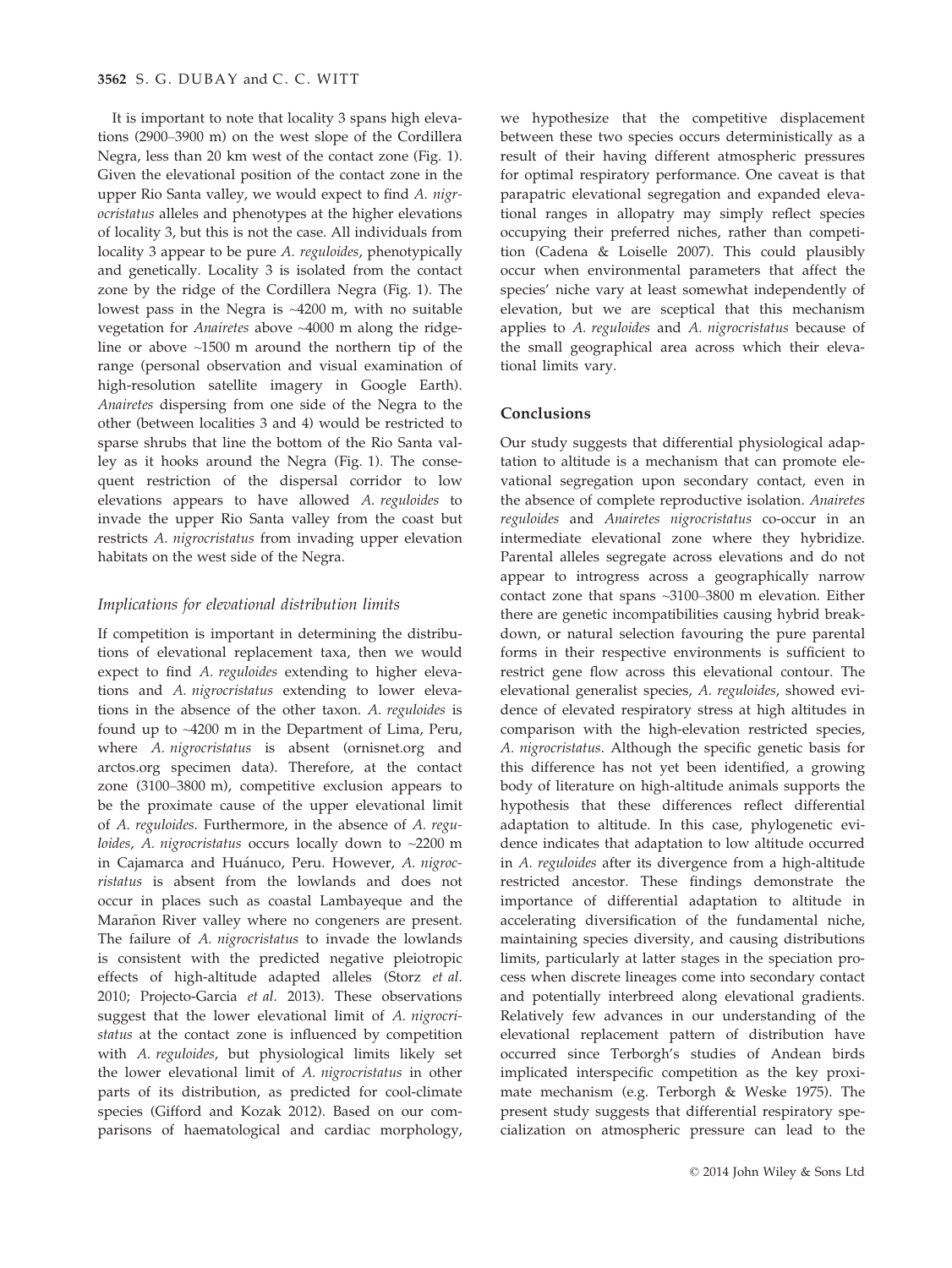deterministic formation of stable elevational replacement. When superimposed on physiological differences, interspecific competition appears to further restrict the realized elevational distributions of both the high and low species.

## Acknowledgements

This study would not have been possible without funding in part by NSF DEB-1146491, NCRR-NIH P20RR018754, the Centre for Evolutionary and Theoretical Immunology (CETI), The American Ornithologists' Union, and the Frank M. Chapman Memorial Fund of the American Museum of Natural History. Permits to conduct this research in Peru were provided by INRENA and DGFFS (087-2007-INRENA-IFFS-DCB, 135-2009- AG-DGFFS-DGEFFS, 0377-2010-AG-DGFFS-DGEFFS, 0199- 2012-AG-DGFFS-DGEFFS). We thank Phred M. Benham, Natalie A. Wright, Matthew R. Jones, Emil Bautista Obispo, Homan Castillo, Andrew B. Johnson, Kevin G. McCracken, C. Jonathan Schmitt, Donna C. Schmitt, Glenn F. Seeholzer, and Centro de Ornitologıa y Biodiversidad (CORBIDI; Thomas Valqui, Willy Nanez) for fieldwork and logistical support; Adam Porter for advice in implementing CLINEFIT; Ida Moltke for advice in implementing Structure; and Staffan Bensch, Daniel Cadena, Joseph Cook, Steve Poe, Trevor Price, Jared Strasburg, and three anonymous reviewers for comments that improved this manuscript.

#### References

- Altshuler DL, Dudley R (2006) The physiology and biomechanics of avian flight at high altitude. Integregrative and Comparative Biology, 46, 62–71.
- Arnold TW (2010) Uninformative parameters and model selection using Akaike's Information Criterion. Journal of Wildlife Management, 74, 1175–1178.
- Bandelt H, Forster P, Rohl A (1999) Median-joining networks for inferring intraspecific phylogenies. Molecular Biology and Evolution, 16, 37–48.
- Beall CM (2011) Genetic changes in Tibet. High Altitude Medicine and Biology, 12, 101–102.
- Beall CM, Cavalleri GL, Deng L et al. (2010) Natural selection on EPAS1 (HIF2alpha) associated with low hemoglobin concentration in Tibetan highlanders. Proceedings of the National Academy of Sciences, USA, 107, 11459–11464.
- Bishop CM (1997) Heart mass and the maximum cardiac output of birds and mammals: implications for estimating the maximum aerobic power input of flying animals. Philosophical Transactions of the Royal Society of London Series B-Biological Sciences, 352, 447–456.
- Black C, Tenney S (1980) Oxygen-transport during progressive hypoxia in hugh-altitude and sea-level waterfowl. Respiration Physiology, 39, 217–239.
- Bullard RW (1972) Vertebrates at altitude. In: Physiological Adaptations (eds Yousef MK, Horvath SM, Bullard RW), pp. 209–225. Academic Press, New York.
- Burnham KP, Anderson DR (2002). Model Selection and Multimodel Inference: A Practical Information-Theoretic Approach. Springer, New York.
- Cadena CD (2007) Testing the role of interspecific competition in the evolutionary origin of elevational zonation: an example with Buarremon brush-finches (Aves, Emberizidae) in the neotropical mountains. Evolution, 61, 1120–1136.
- Cadena CD, Loiselle BA (2007) Limits to elevational distributions in two species of emberizine finches: disentangling the role of interspecific competition, autoecology, and geographic variation in the environment. Ecography, 30, 491–504.
- Campbell TW, Ellis C (2007) Avian and Exotic Animal Hematology and Cytology, 3rd edn. Blackwell Publishing, Ames, Iowa.
- Cheviron Z, Brumfield R (2009) Migration-selection balance and local adaptation of mitochondrial haplotypes in Rufouscollared Sparrow (Zonotrichia capensis) along an elevationalgradient. Evolution, 63, 1593–1605.
- Cheviron ZA, Bachman GC, Connaty AD, McClelland GB, Storz JF (2012) Regulatory changes contribute to the adaptive enhancement of thermogenic capacity in high-altitude deer mice. Proceedings of the National Academy of Sciences, USA, 109, 8635–8640.
- Connes P, Yalcin O, Baskurt O, Brun J, Hardeman M (2006) In health an in a normoxic environment, VO2max is not limited primarily by cardiac output and locomotor muscle blood flow. Journal of Applied Physiology, 100, 744–748.
- Corno AF, Milano G, Morel S et al. (2004) Hypoxia: unique myocardial morphology? Journal of Thoracic and Cardiovascular Surgery, 127, 1301–1308.
- Cuervo AM, Cadena CD, Krabbe N, Renjifo LM (2005) Scytalopus stilesi, a new species of tapaculo (Rhinocryptidae) from the Cordillera Central of Colombia. The Auk, 122, 445–463.
- Diamond JM (1970) Ecological consequences of island colonization by southwest Pacific birds, I. Types of niche shifts. Proceedings of the National Academy of Sciences, 67, 529–536.
- Diamond JM (1973) Distributional Ecology of New Guinea Birds Recent ecological and biogeographical theories can be tested on the bird communities of New Guinea. Science, 179, 759–769.
- Dingle C, Lovette IJ, Canaday C, Smith TB (2006) Elevational zonation and the phylogenetic relationships of the Henicorhina wood-wrens. The Auk, 123, 119–134.
- DuBay SG, Witt CC (2012) An improved phylogeny of Andean tit-tyrants: more characters trump sophisticated analyses. Molecular Phylogenetics and Evolution, 64, 285–296.
- Edgar R (2004) MUSCLE: a multiple sequence alignment method with reduced time and space complexity. BMC Bioinformatics, 5, 1–19.
- Edwards AWF (1972) Likelihood: An Account of the Statistical Concept of Likelihood and its Application to Scientific Inference. Cambridge University Press, Cambridge.
- Ekblom B, Berglund B (1991) Effect of erythopoietin administration on mammal aerobic power. Scandinavian Journal of Medicine and Science in Sports, 1, 88–93.
- Ekblom B, Hermansen L (1968) Cardiac output in athletes. Journal of Applied Physiology, 25, 619–625.
- Feder JL, Egan SP, Nosil P (2012) The genomics of speciationwith-gene-flow. Trends in Genetics, 28, 342–350.
- Felsenstein J (1976) Theoretical population-genetics of variable selection and migration. Annual Review of Genetics, 10, 253–280.
- Gifford ME, Kozak KH (2012) Islands in the sky or squeezed at the top? Ecological causes of elevational range limits in montane salamanders. Ecography, 35, 193–203.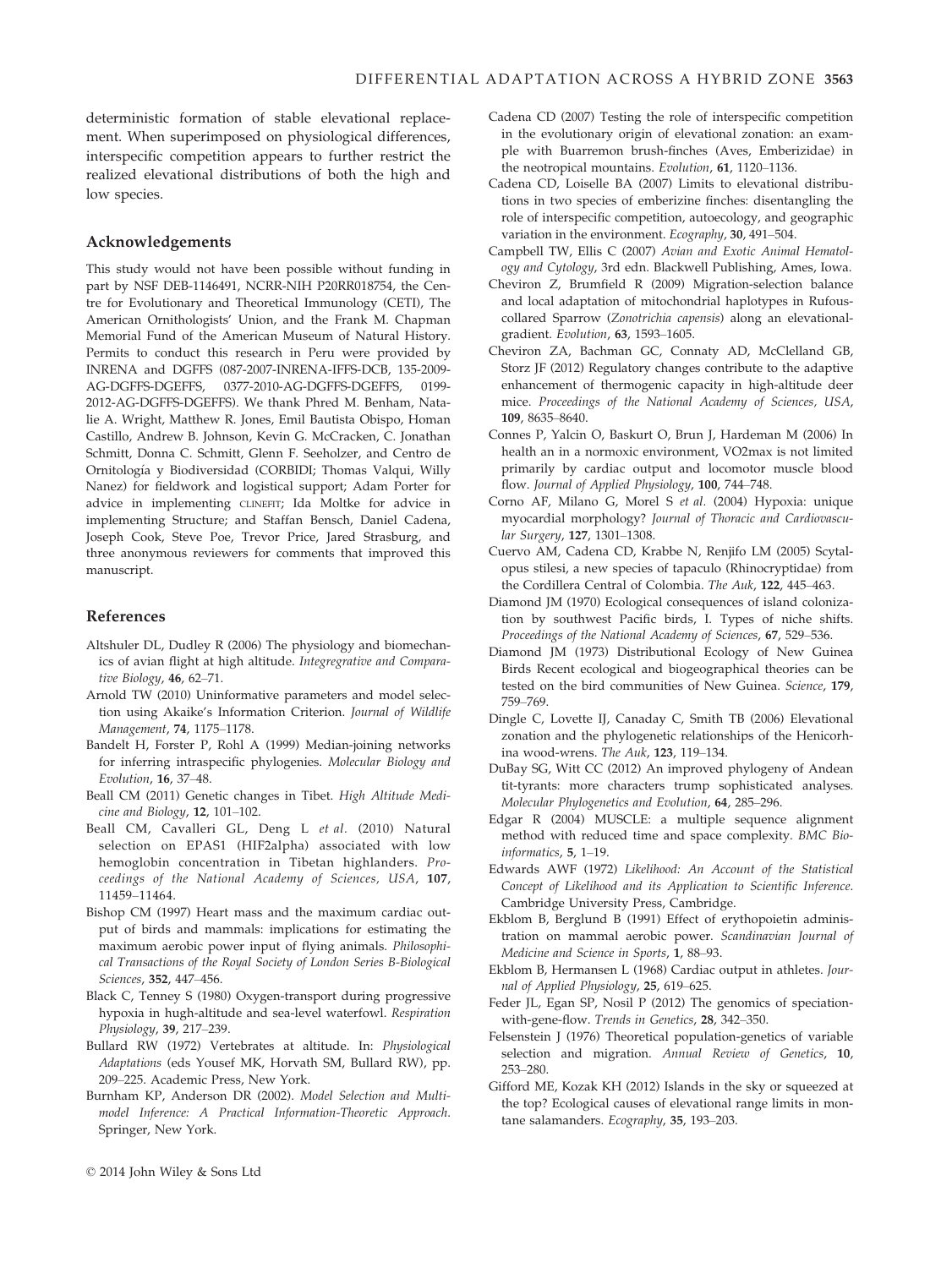- Graham G (1983) Changes in bat species diversity along an elevational gradient up the Peruvian Andes. Journal of Mammalogy, 64, 559–571.
- Graham CH, Ron SR, Santos JC, Schneider CJ, Moritz C (2004) Integrating phylogenetics and environmental niche models to explore speciation mechanisms in dendrobatid frogs. Evolution, 58, 1781–1793.
- Graves GR (1985) Elevational correlates of speciation and intraspecific geographic variation in plumage in Andean forest birds. The Auk, 102, 556–579.
- Gutiérrez-Pinto N, Cuervo AM, Miranda J, Pérez-Emán JL, Brumfield RT, Cadena CD (2012) Non-monophyly and deep genetic differentiation across low-elevation barriers in a Neotropical montane bird (Basileuterus tristriatus; Aves: Parulidae). Molecular Phylogenetics and Evolution, 64, 156– 165.
- Guyton A, Richardson T (1961) Effect of hematocrit on venous return. Circulation Research, 9, 157–164.
- Highton R (1995) Speciation in eastern North American salamanders of the genus Plethodon. Annual Review of Ecology and Systematics, 26, 579–600.
- Hoit BD, Dalton ND, Gebremedhin A et al. (2012) Elevated pulmonary artery pressure among Amhara highlanders in Ethiopia. American Journal of Human Biology, 23, 168–173.
- Hedrick PW (1986) Genetic polymorphism in heterogeneous environments: a decade later. Annual Review of Ecology and Systematics, 17, 535–566.
- Hedrick PW, Ginevan ME, Ewing EP (1976) Genetic polymorphism in heterogeneous environments. Annual Review of Ecology and Systematics, 7, 1–32.
- Jaeger RG (1971) Competitive exclusion as a factor influencing the distributions of two species of terrestrial salamanders. Ecology, 52, 632–637.
- Jankowski JE, Robinson SK, Levey DJ (2010) Squeezed at the top: interspecific aggression may constrain elevational ranges in tropical birds. Ecology, 91, 1877–1884.
- Jankowski JE, Londoño GA, Robinson SK, Chappell MA (2013) Exploring the role of physiology and biotic interactions in determining elevational ranges of tropical animals. Ecography, 36, 001–012.
- Johnson AB, McNew SM, Graus MS, Witt CC (2011) Mitochindrial DNA and meteorological data suggest a Caribbean origin for New Mexico's first Sooty Tern (Onychoprion fuscatus). Western Birds, 42, 233–242.
- Kanstrup IL, Ekblom B (1984) Blood volume and hemoglobin concentration as determinants of maximal aerobic power. Medicine and Science in Sports and Exercise, 16, 256–262.
- Kawecki T, Ebert D (2004) Conceptual issues in local adaptation. Ecology Letters, 7, 1225–1241.
- Kiyamu M, Bigham A, Parra E, Leon Velarde F, Rivera-Chira M, Brutsaert TD (2012) Developmental and genetic components explain enhanced pulmonary volumes of female peruvian Quechua. American Journal of Physical Anthropology, 148, 534–542.
- Krabbe N, Schulenberg TS (1997) Species limits and natural history of Scytalopus tapaculos (Rhinocryptidae), with descriptions of the Ecuadorian taxa, including three new species. Ornithological Monographs, 48, 47–88.
- Librado P, Rozas J (2009) DnaSP v5: a software for comprehensive analysis of DNA polymorphism data. Bioinformatics, 25, 1451–1452.
- Liknes ET, Swanson DL (2011) Phenotypic flexibility of body composition associated with seasonal acclimatization in passerine birds. Journal of Thermal Biology, 36, 363-370.
- Maddison DR, Maddison WP (2005) MacClade. Sinauer Associates, Sunderland, Massachusetts.
- Mathieu-Costello O (1990) Histology of flight: tissue and muscle gas exchange. In: Hypoxia: The Adaptations (eds Sutton JR, Coates G, Remmers JE), pp. 13–19. B. C. Decker, Toronto, Canada.
- Mayr E, Diamond JM (1976) Birds on islands in the sky: origin of the montane avifauna of Northern Melanesia. Proceedings of the National Academy of Sciences, USA, 73, 1765–1769.
- McCormack JE, Smith TB (2008) Niche expansion leads to small-scale adaptive divergence along an elevation gradient in a medium-sized passerine bird. Proceedings of the Royal Society B: Biological Sciences, 275, 2155–2164.
- McCracken K, Barger C, Sorenson M (2010) Phylogenetic and structural analysis of the HbA (alpha(A)/beta(A)) and HbD (alpha(D)/beta(A)) hemoglobin genes in two high-altitude waterfowl from the Himalayas and the Andes: bar-headed goose (Anser indicus) and Andean goose (Chloephaga melanoptera). Molecular Phylogenetics and Evolution, 56, 649–658.
- McGrath R, Weil J (1978) Adverse effects of normovolemic polycythemia and hypoxia on hemodynamics in dog. Circulation Research, 43, 793–798.
- Meyer De Schauensee R (1970) A Guide to the Birds of South America. Livingston Publishing Co., Wynnewood, Pennsylvania.
- Monge C, Leon Velard F (1991) Physiological adaptation to high-altitude oxygen transport in mammals and birds. Physiological Reviews, 71, 1135–1172.
- Monge C, Whittembury J (1976) High altitude adaptation in the whole animal. In: Environmental Physiology of Animals (eds Blight J, Cloudsey-Thompson J, MacDonald A). Wiley, New York.
- Naeije R, Dedobbeleer C (2013) Pulmonary hypertension and the right ventricle in hypoxia. Experimental Physiology, 98, 1247–1256.
- Patton JL, Smith MF (1992) mtDNA phylogeny of Andean mice: a test of diversification across ecological gradients. Evolution, 46, 174–183.
- Parker TA III, Stotz DF, Fitzpatrick JW (1996) Ecological and distributional databases. In: Neotropical Birds: Ecology and Conservation (eds Stotz DF, Fitzpatrick JW, Parker TA III, Moskovits DK), pp. 115–436. University of Chicago Press, Chicago.
- Payseur BA (2010) Using differential introgression in hybrid zones to identify genomic regions involved in speciation. Molecular Ecology Resources, 10, 806–820.
- Penaloza D, Arias-Stella J (2007) The heart and pulmonary circulation at high altitudes: healthy highlanders and chronic mountain sickness. Circulation, 115, 1132.
- Perutz MF (1983) Species adaptation in a protein. Molecular Biology and Evolution, 1, 1–28.
- Porter A, Wenger R, Geiger H, Scholl A, Shapiro A (1997) The Pontia daplidice-edusa hybrid zone in northwestern Italy. Evolution, 51, 1561–1573.
- Poynton J, Loader S, Sherratt E, Clarke B (2007) Amphibian diversity in East African biodiversity hotspots: altitudinal and latitudinal patterns. Biodiversity and Conservation, 16, 1103–1118.